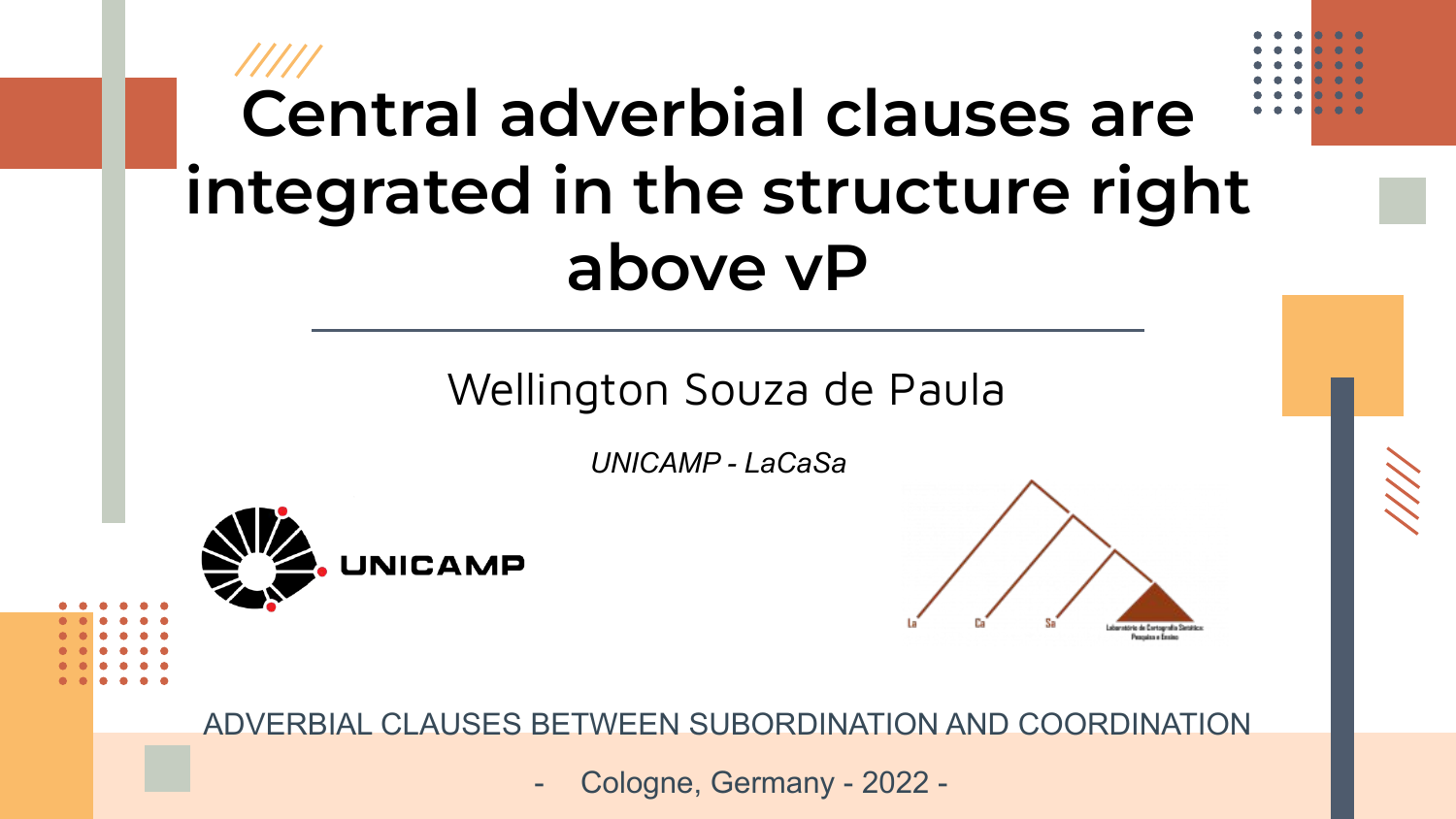## **Goal**

This paper aims to **propose a merge site to** *central adverbial clauses* (CACs) – **considering only their external syntax** – arguing that these types of adverbial clauses are constituents with the same function of circumstantial PPs – i.e., different forms of realization of functional categories – so **it might be merged in the same place PPs are – in Spec Circumstantial P** – following Schweikert (2005) and Cinque (2006, 2010).

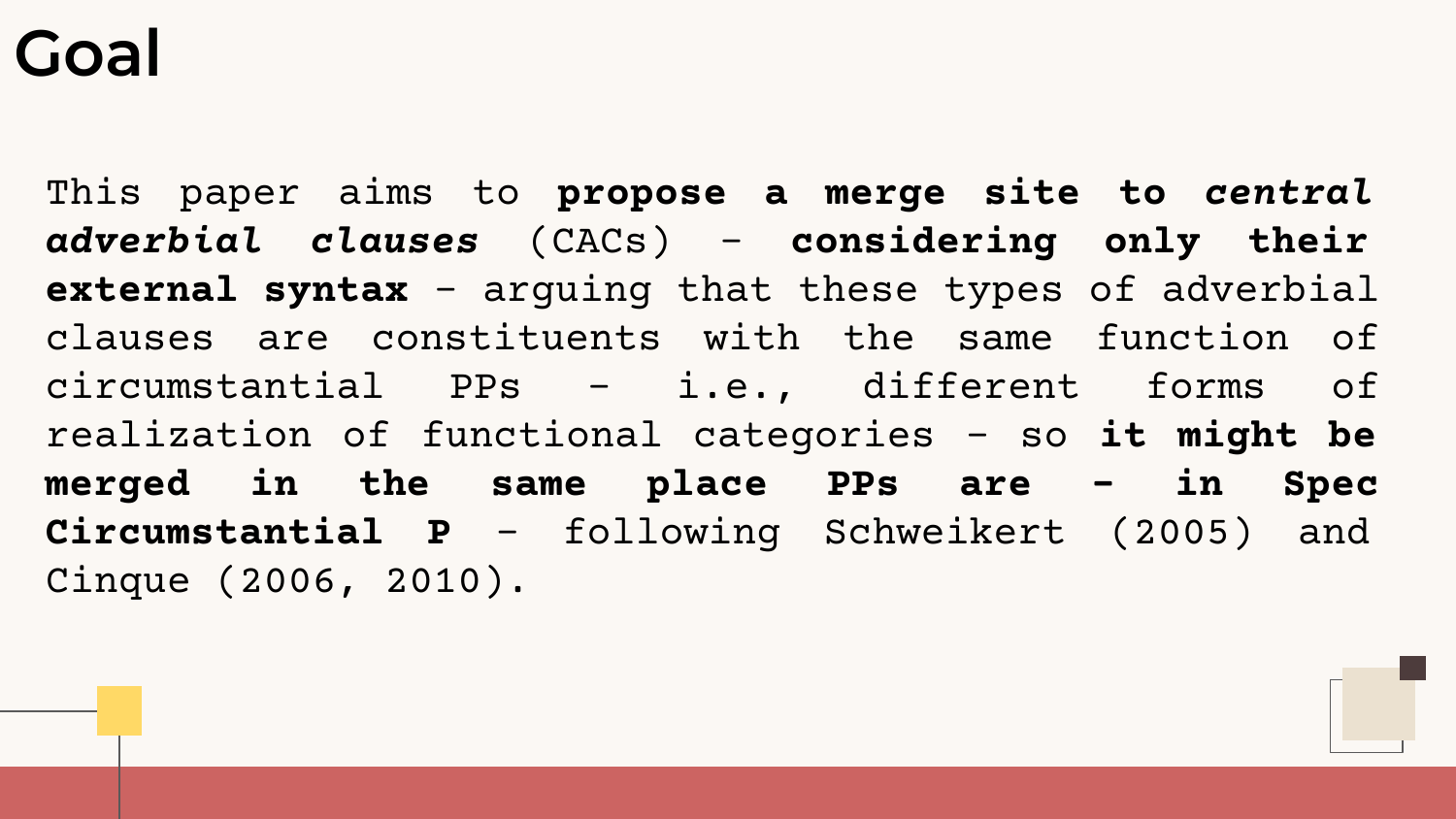# **Outline**

- ❏ Types of adverbial clauses
- ❏ Merge proposals' for central adverbial clauses (Haegeman, 2012; Endo&Haegeman, 2019)
- ❏ Brazilian Portuguese (BP) CACs tests (Haegeman, 2012)
- ❏ CACs and PPs are realizations of the same projection (Cinque, 1999, 2006; Haegeman, to appear)
- ❏ Coordination and co occurrence tests
- ❏ Schweikert's (2005) Hierarchy
- ❏ New configuration for CACs in the derivation
	- What is next

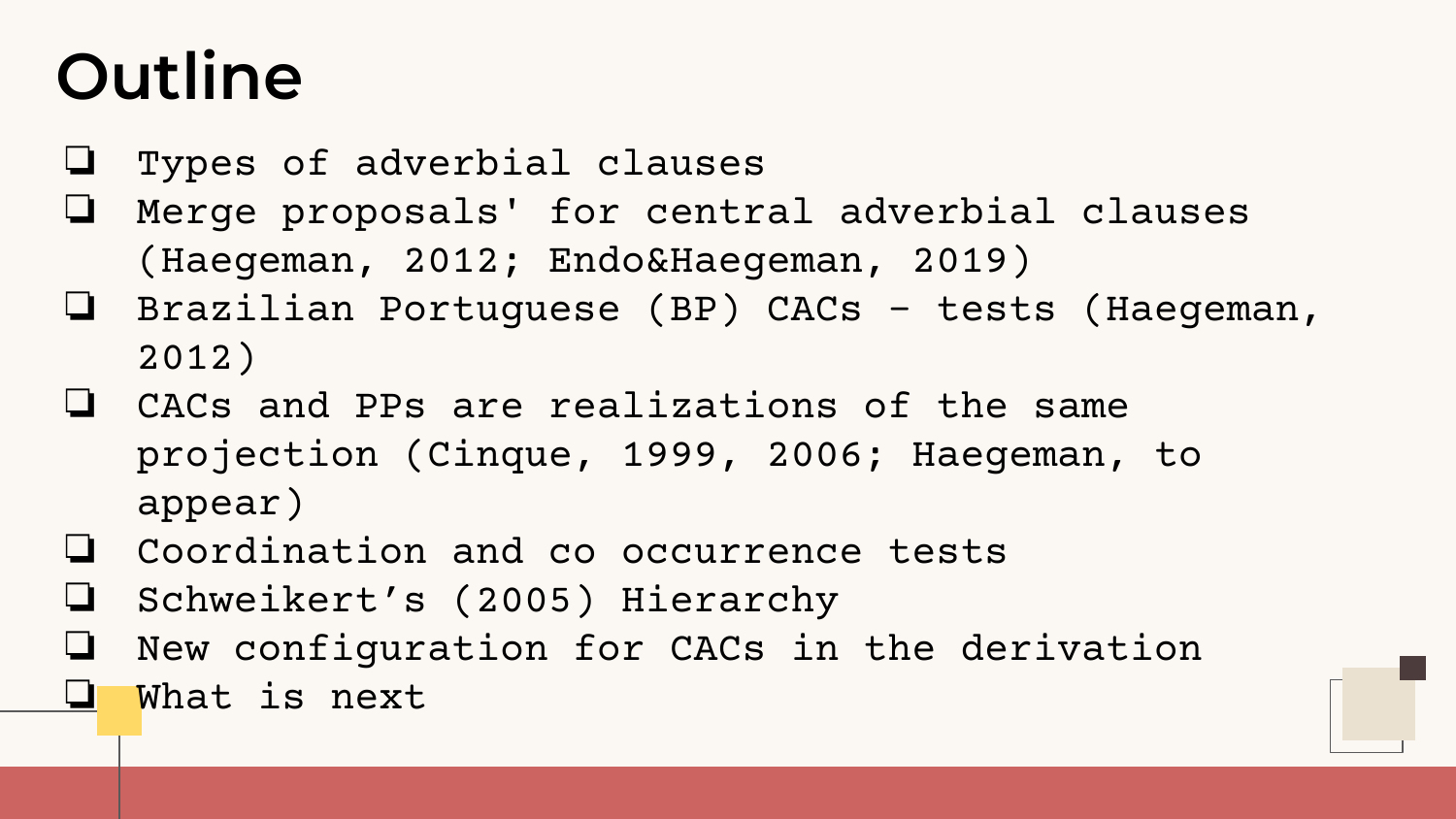# **Types of adverbial clauses**

The ternary typology of adverbial clauses (Frey 2016, 2018, 2020a,b):

(i) Central adverbial clauses **CACs** modify the matrix **event**: lower syntactic attachment

(ii) Peripheral adverbial clauses **PACs** modify the matrix **proposition**: higher syntactic attachment

(iii) Non-integrated adverbial clauses **NonICs** modify the **speech event**: outside narrow syntax (Haegeman, 2020)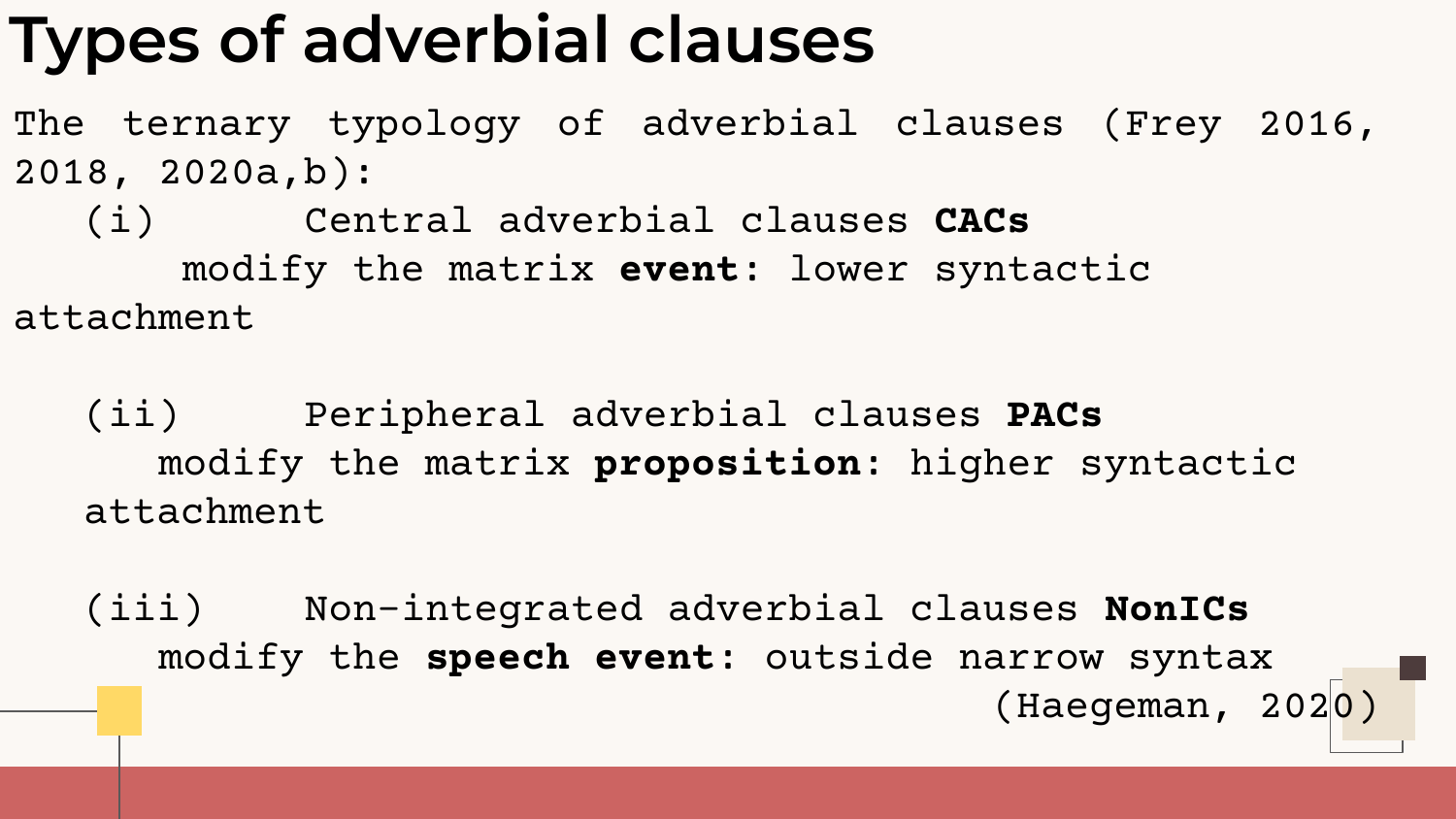### **Degree of syntactic integration**

# **.** CAC > PAC > NonIC (Frey, 2021. Adapted)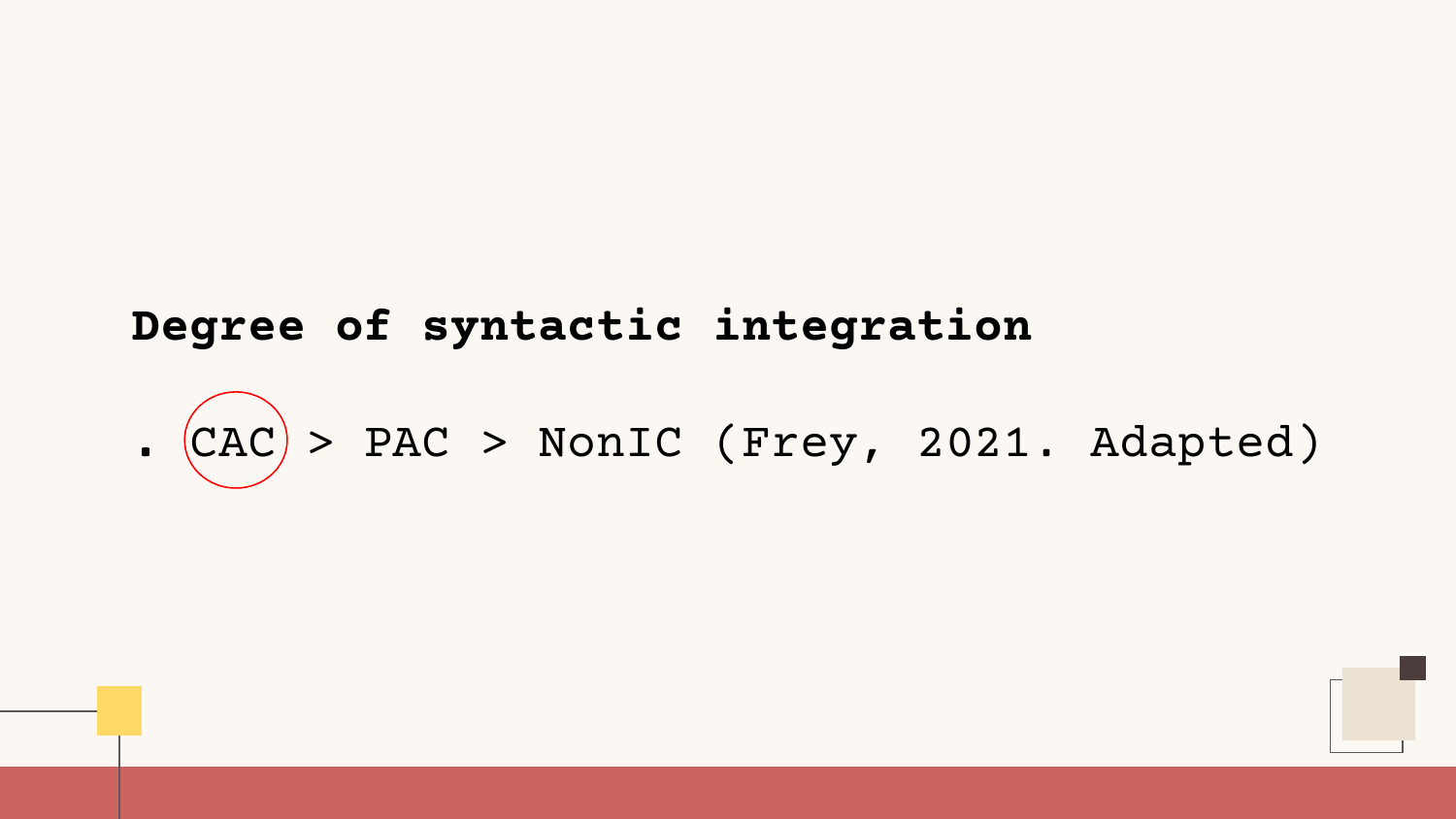## **Merge proposals' for CACs**

### Haegeman (2012)

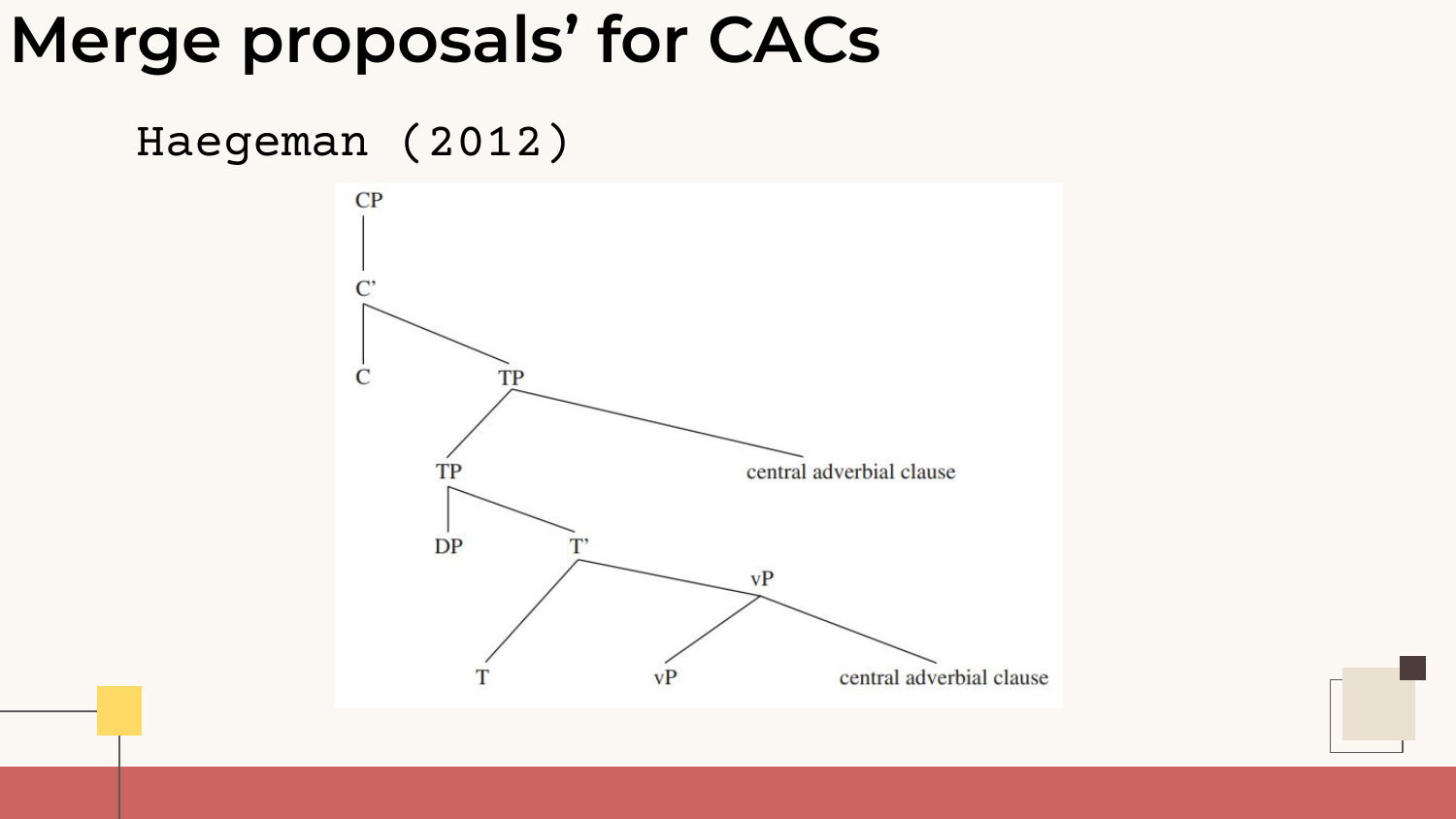## **Merge proposals' for CACs**

Endo & Haegeman (2019)

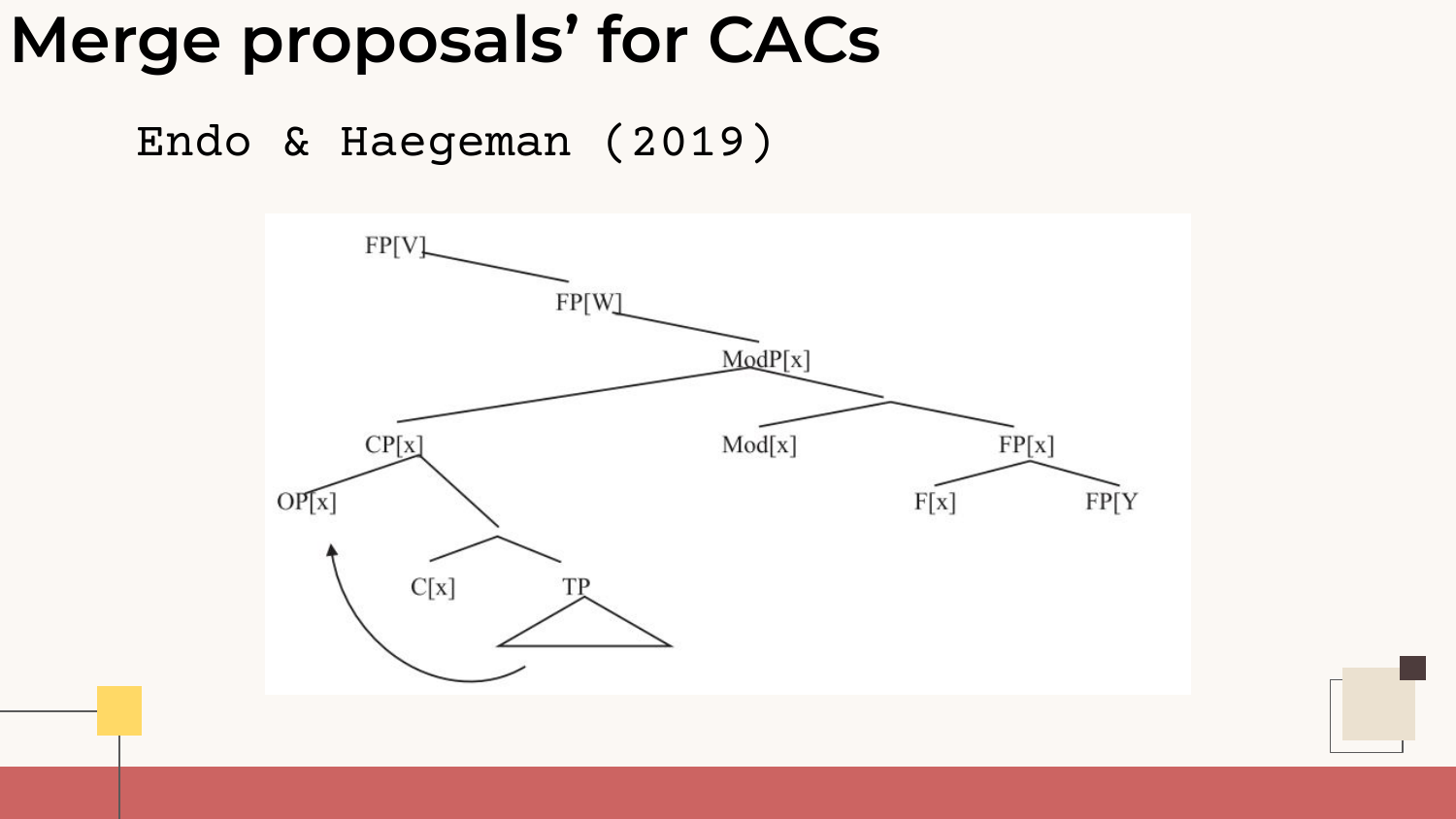## **Brazilian Portuguese CACs**

- . can be *clefted*
- a) Foi [quando comecei a me ama $r_{\text{temp}}$ ] que eu comecei a viver. 'It was [when I started to love myself] that I started to live.'
- b) É [se estudar muito<sub>cond</sub>] que eu ingressarei na universidade. 'It is [if I study hard] that I will enter the university.'
- c) É [porque não me agasalhei adequadamente<sub>reason</sub>] que estou resfriado. 'It's [because I haven't dressed up properly] that I have a cold.'
- d) É [à medida que conhecia sobre sua vida<sub>prop</sub>] que eu me apaixonava por essa autora. 'It is [as I learned about her life] that I fell in love with  $\vert$ this author.'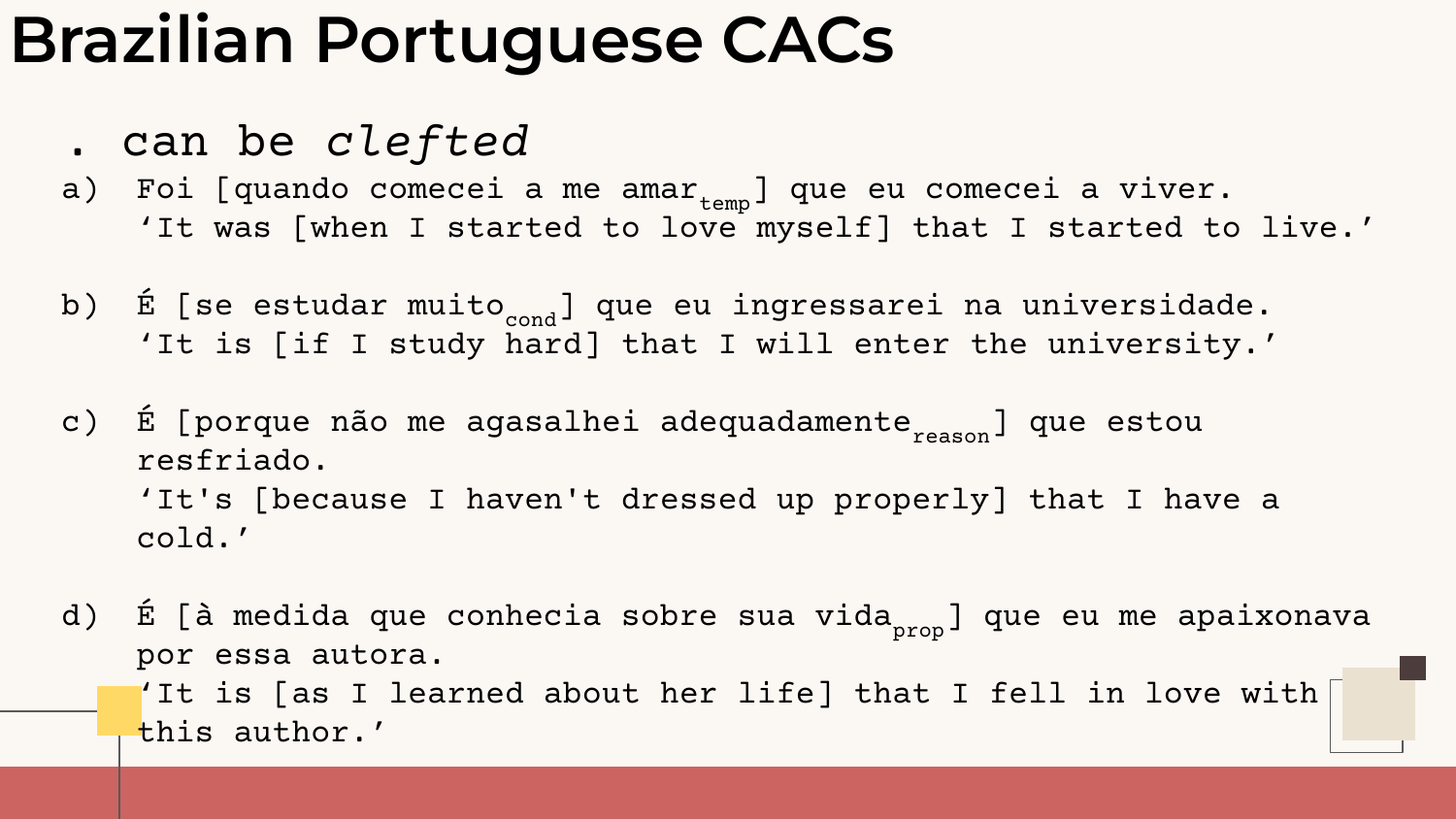e) É [conforme constava no manual dos alunos $_{conf}$ ] que Joaquim realizou as tarefas.

'It is [as stated in the students' manual] that Joaquim performed the tasks.'

f) É [para que tudo saia perfeito<sub>goal</sub>] que temos que chegar mais cedo no salão. 'It's [for everything to come out perfect] that we have to get to the salon early.'

g) Foi [sem que fizesse barulho<sub>mod</sub>] que o ladrão conseguiu fugir. 'It was [without making a noise] that the thief managed to escape.'

h) É [onde se sente bem<sub>loc</sub>] que Bruno fica. 'It's [where he feels good] that Bruno stays.'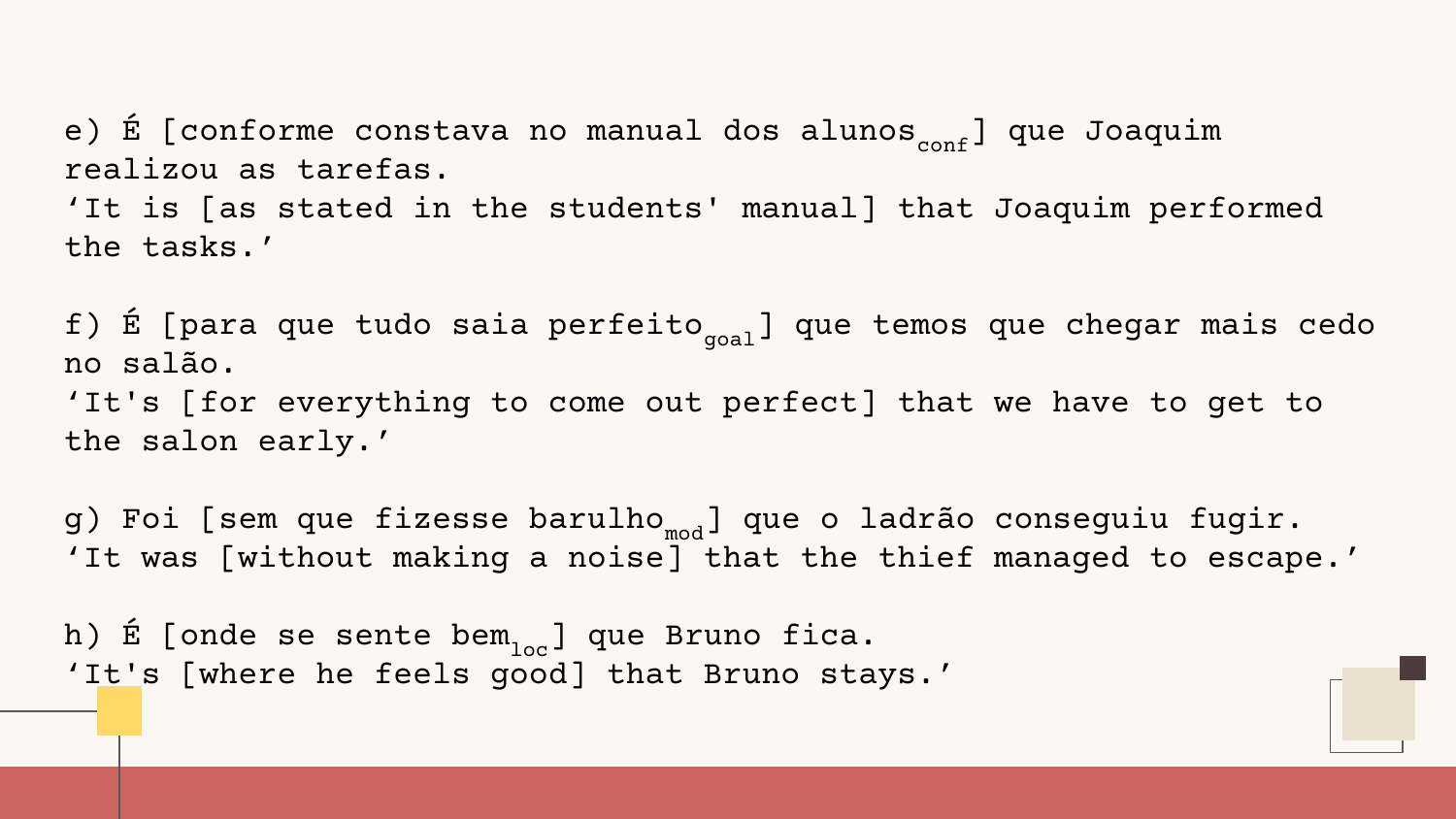### . PB CACs introduced by **only** can be fronted

- a) Só [quando comecei a me ama $r_{temp}$ ] que eu comecei a viver. 'Only [when I started to love myself] that I started to live.'
- b) Só [se estudar muito<sub>cond</sub>] que eu ingressarei na universidade. 'Only [if I study hard] that I will enter the university.'
- c) Só [porque não me agasalhei adequadamente<sub>reason</sub>] que estou resfriado. 'Only [because I haven't dressed up properly] that I have a cold.'
- d) Só [à medida que conhecia sobre sua vida<sub>prop</sub>] que eu me apaixonava por essa autora. 'Only [as I learned about her life] that I fell in love with this author.'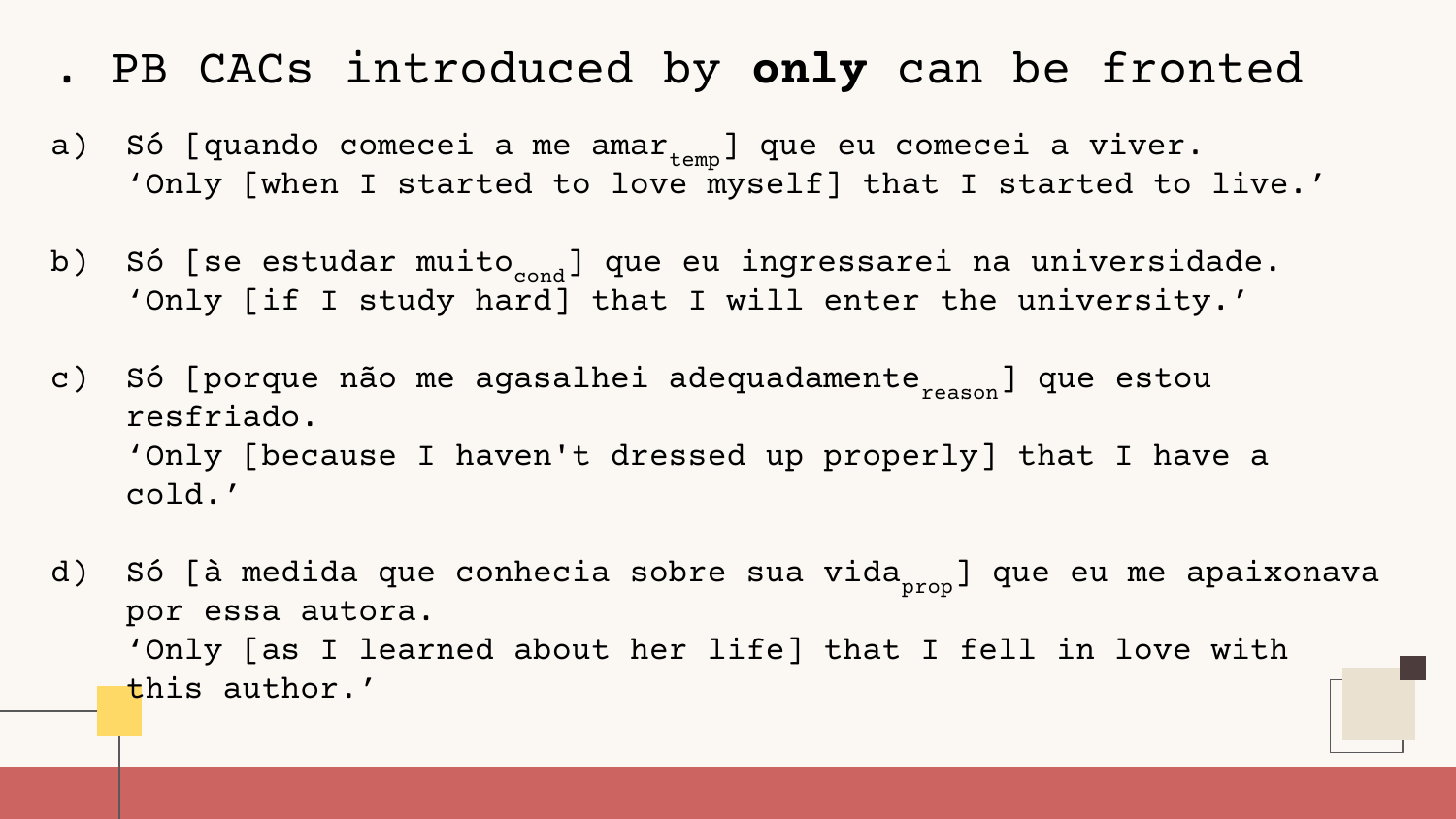e) Só [conforme constava no manual dos alunos<sub>conf</sub>] que Joaquim realizou as tarefas.

'Only [as stated in the students' manual] that Joaquim performed the tasks.'

f) Somente [para que tudo saia perfeito $_{\rm goal}$ ] que temos que chegar mais cedo no salão. 'Only [for everything to come out perfect] that we have to get to the salon early.'

g) Somente[sem que fizesse barulho<sub>mod</sub>] que o ladrão conseguiu fugir. 'Only [without making a noise] that the thief managed to escape.'

h) Só [onde se sente bem<sub>loc</sub>] que Bruno fica. 'Only [where he feels good] that Bruno stays.'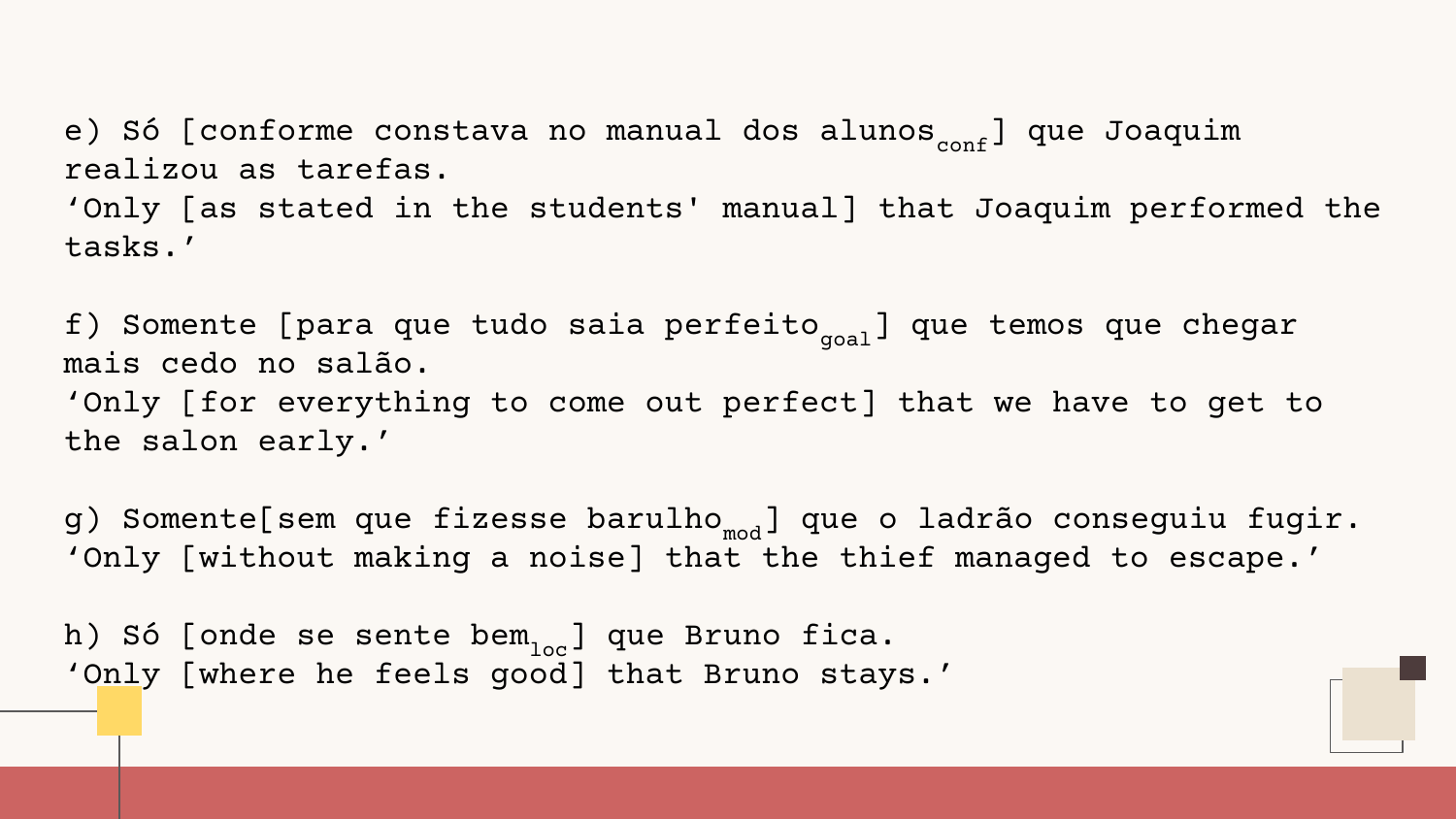| Typology of CACs and their connectors in BP |       |   |                                          |
|---------------------------------------------|-------|---|------------------------------------------|
|                                             | Cleft |   | Focusing operator Interrogative operator |
| Temporal                                    |       |   |                                          |
| quando, enquanto,<br>sempre que             |       | ✓ | ✓                                        |
| Conditional                                 |       |   |                                          |
| Se, caso, desde que                         | ✓     | ✓ | ✓                                        |
| Reason                                      |       |   |                                          |
| Porque                                      | ✓     | ✓ | ✓                                        |
| Proportional                                |       |   |                                          |
| à medida que, à<br>proporção que            |       | √ | ✓                                        |
| Conformative                                |       |   |                                          |
| Conforme, como,<br>segundo                  | ✓     | ✓ | ✓                                        |
| Goal                                        |       |   |                                          |
| para que, a fim de<br>que                   | ✓     | ✓ | ✓                                        |
| Modal                                       |       |   |                                          |
| sem que, como se,<br>como                   | ✓     | ✓ | ✓                                        |
| Locative                                    |       |   |                                          |
| Onde                                        | ✓     | ✓ | ✓                                        |

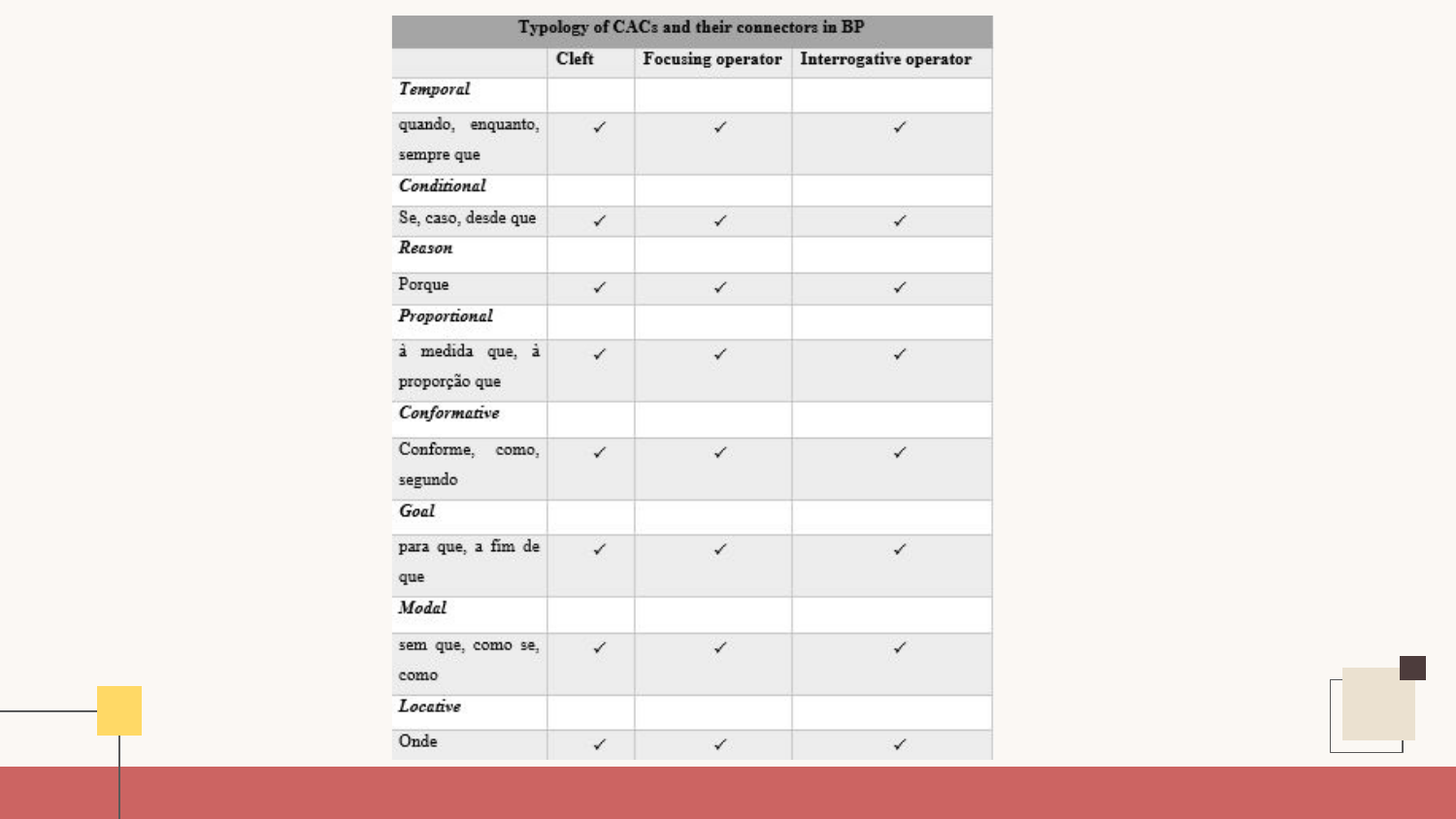# **CACs and PPs are realizations of the same functional projection**

### **Haegeman et al. (to appear)**

a temporal adjunct can be realised ● as an adverb (1a) I will be meeting Mary **soon/later** ● as a prepositional phrase (PP) (1b) I will be meeting Mary **after/before lunch** ● as a nominal constituent (DP) (1c) I will be meeting Mary **this evening/tonight** ● as an adverbial clause, finite (1d) I will be meeting Mary **when I have finished** ● a non-finite (1e)

I will be meeting Mary **while staying in London.**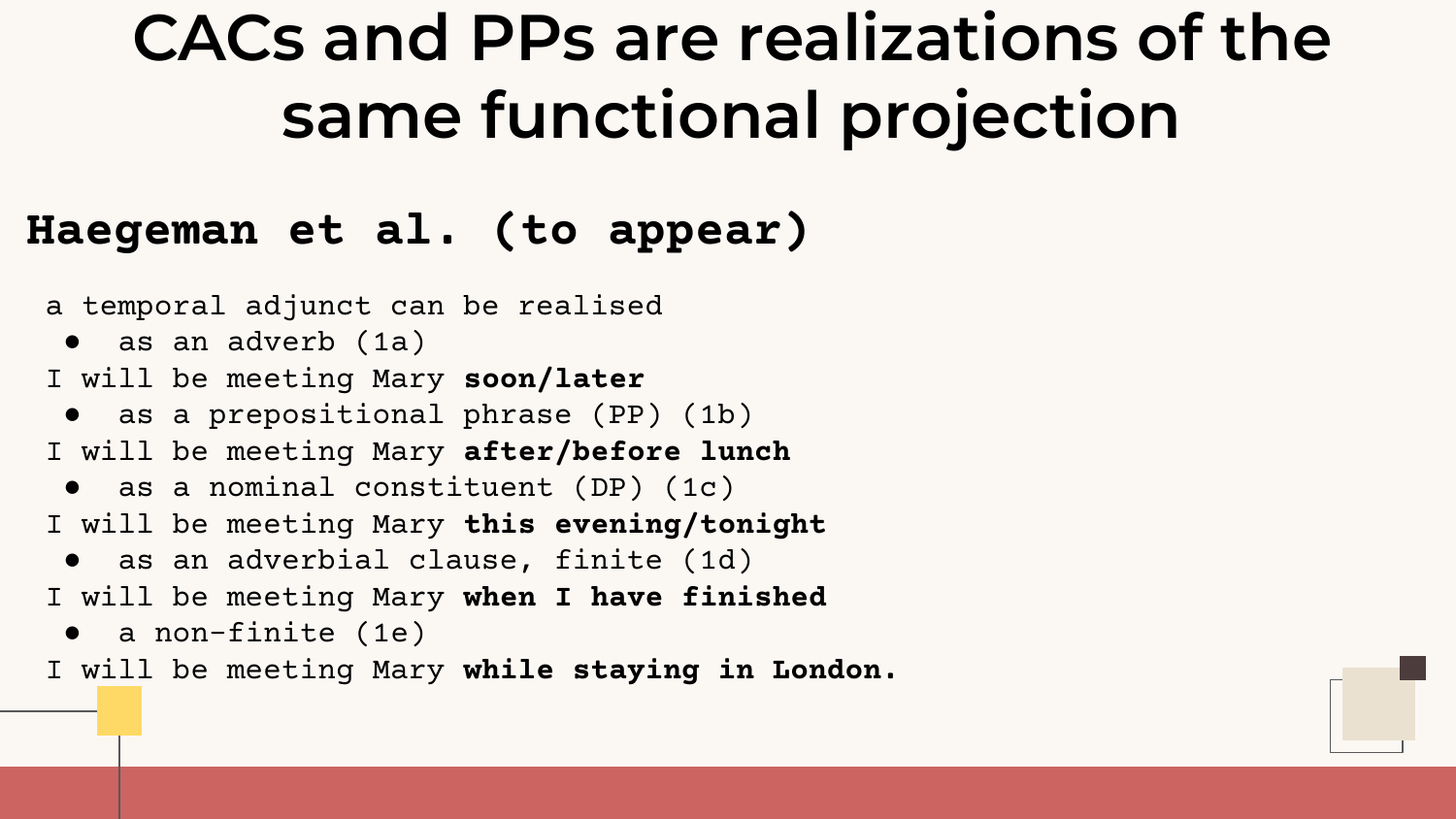# **CACs and PPs are realizations of the same functional projection**

a temporal adjunct can be realised

● as an adverb (2a)

Eu conhecerei a Mary **hoje.**

● as a prepositional phrase (PP) (2b) Eu conhecerei a Mary **em breve.**

● as a nominal constituent (DP) (2c), Eu conhecerei a Mary **esta noite.**

● as an adverbial clause, finite (2d)

Eu conheci a Mary **quando terminei a apresentação**

● a non-finite (2e).

Eu conhecerei a Mary **quando terminar a apresentação.**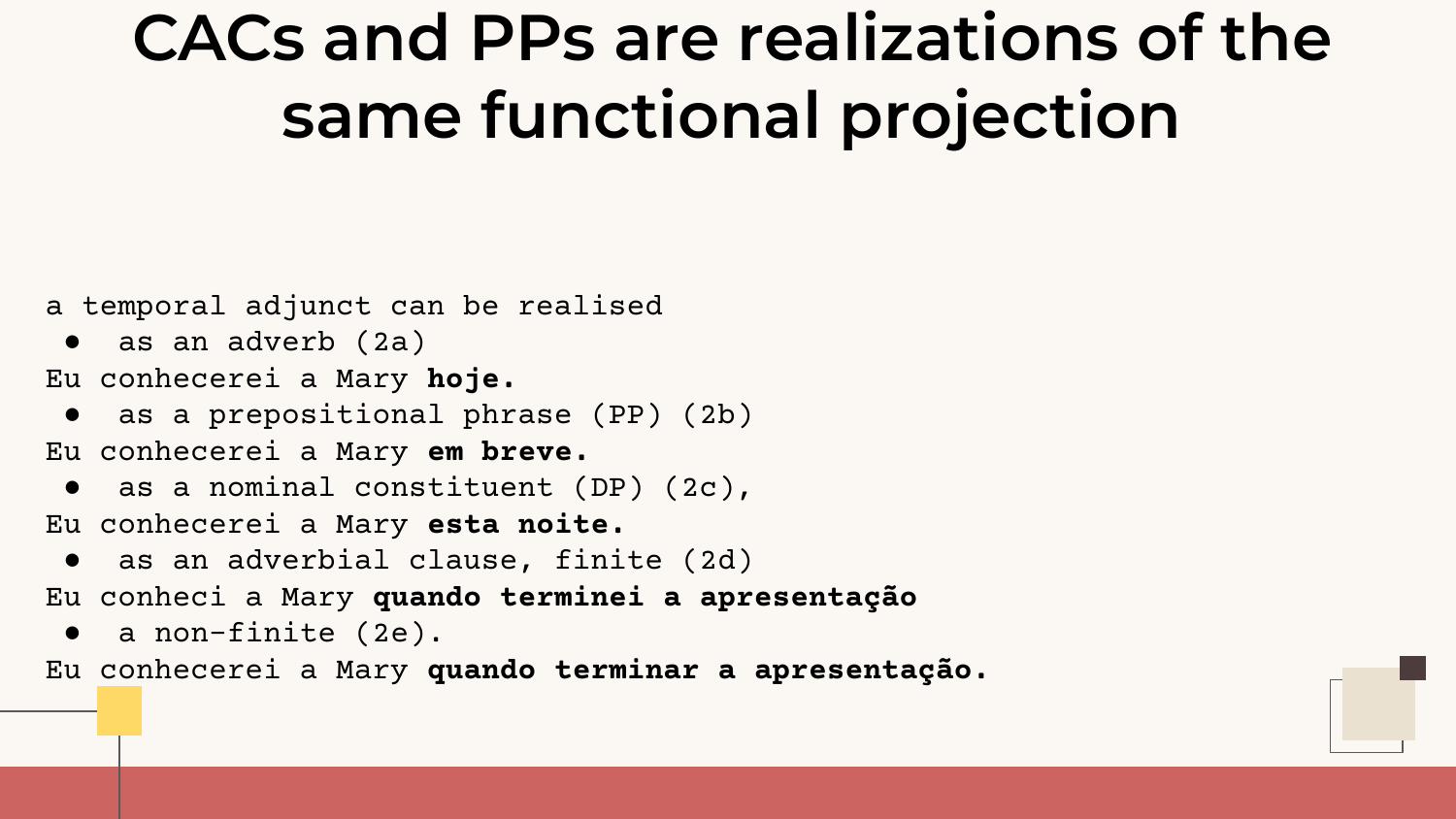#### **Coocurrence test**

Kayne (2005) - One Feature One Head principle

*"UG imposes a maximum of one interpretable syntactic feature per lexical or functional element." (p. 15)*

**→ Cinque (1999:79): The Universal Hierarchy of Functional Projections**

Perche le cose andassero a posto, questo si *dovrebbe poter* verificare presto. 'For things to go well, it should be the case that it were possible that this happened.'

→ **Scott (2002:99): Universal hierarchy of AP-related functional projections**

a. **pitkä lihava** mies (Finnish) tall fat man

b. a **short skinny** woman

→ **Lima (2020:97): The cartography of wh-exclamatives in Brazilian Portuguese**

<del>(176) \*F</del>elizmente, que bela é aquela mulher. 'Luckily, how beautiful that woman is.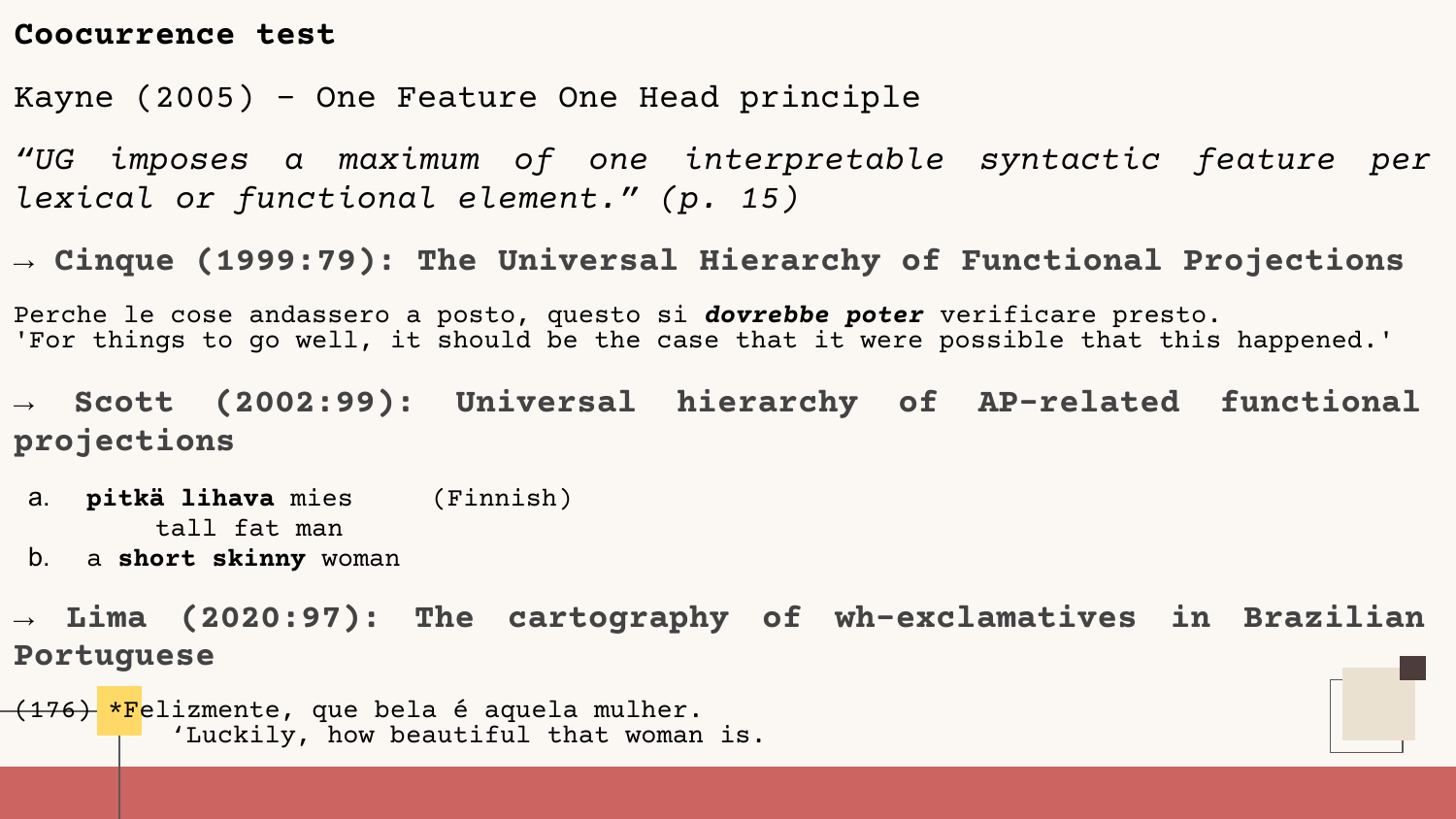- a) \*Eu comecei a viver [quando comecei a me ama $r_{\text{temp}}$ ][nesta semana]. 'I started to live [when I started to love myself][in this week].'
- b) \*Eu ingressarei na universidade [se estudar muito<sub>cond</sub>][com meus esforços].
- 'I will enter the university [if I study hard][with my efforts].'
- c) \*Estou resfriado [porque não me agasalhei adequadamente<sub>reason</sub>][por causa do frio]. 'I have a cold [because I haven't dressed up properly][because of the cold].'
- d) \*Eu me apaixonava por essa autora [à medida que conhecia sobre sua vida<sub>prop</sub>][mês a mês].<br>. 'I fell in love with this author [as I learned about her life][month after month].'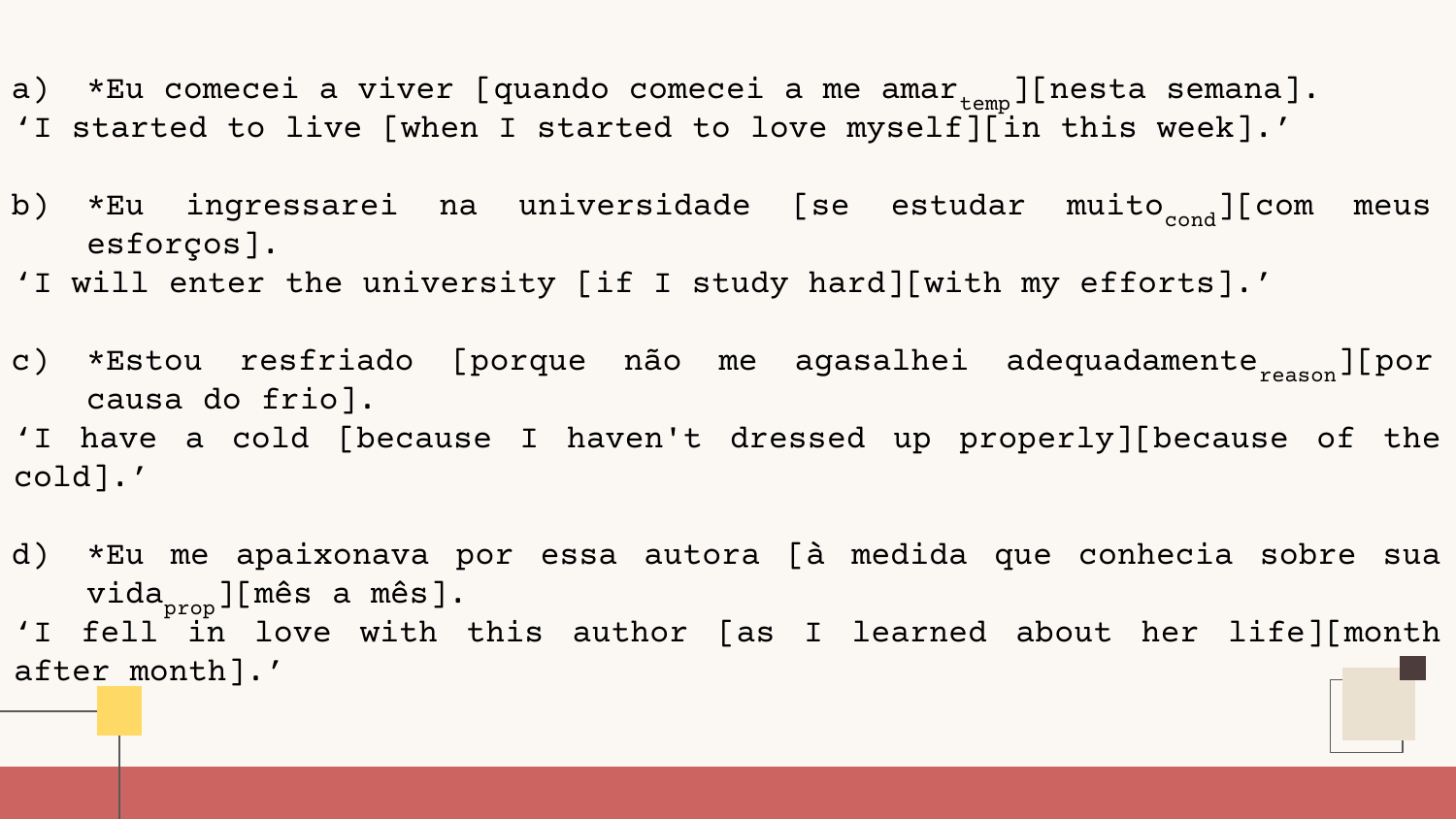e) \*Joaquim realizou as tarefas [conforme constava no manual dos alunos<sub>conf</sub>][ de acordo com as orientações do portal do aluno].

 'Joaquim performed the tasks [as stated in the students' manual][ according to the student portal guidelines].'

f) \*Temos que chegar mais cedo no salão [para que tudo saia perfeito<sub>goal</sub>][ para o cumprimento do horário]. 'We must get to the salon early [for everything to come out perfect][for the schedule].'

g) \*O ladrão conseguiu fugir [sem que fizesse barulho<sub>mod</sub>][às pressas]. 'The thief managed to escape [without making a noise][in a rush].'

h) \*Bruno fica[onde se sente bem<sub>loc</sub>][neste lugar]. 'Bruno stays[where he feels good][in this place].'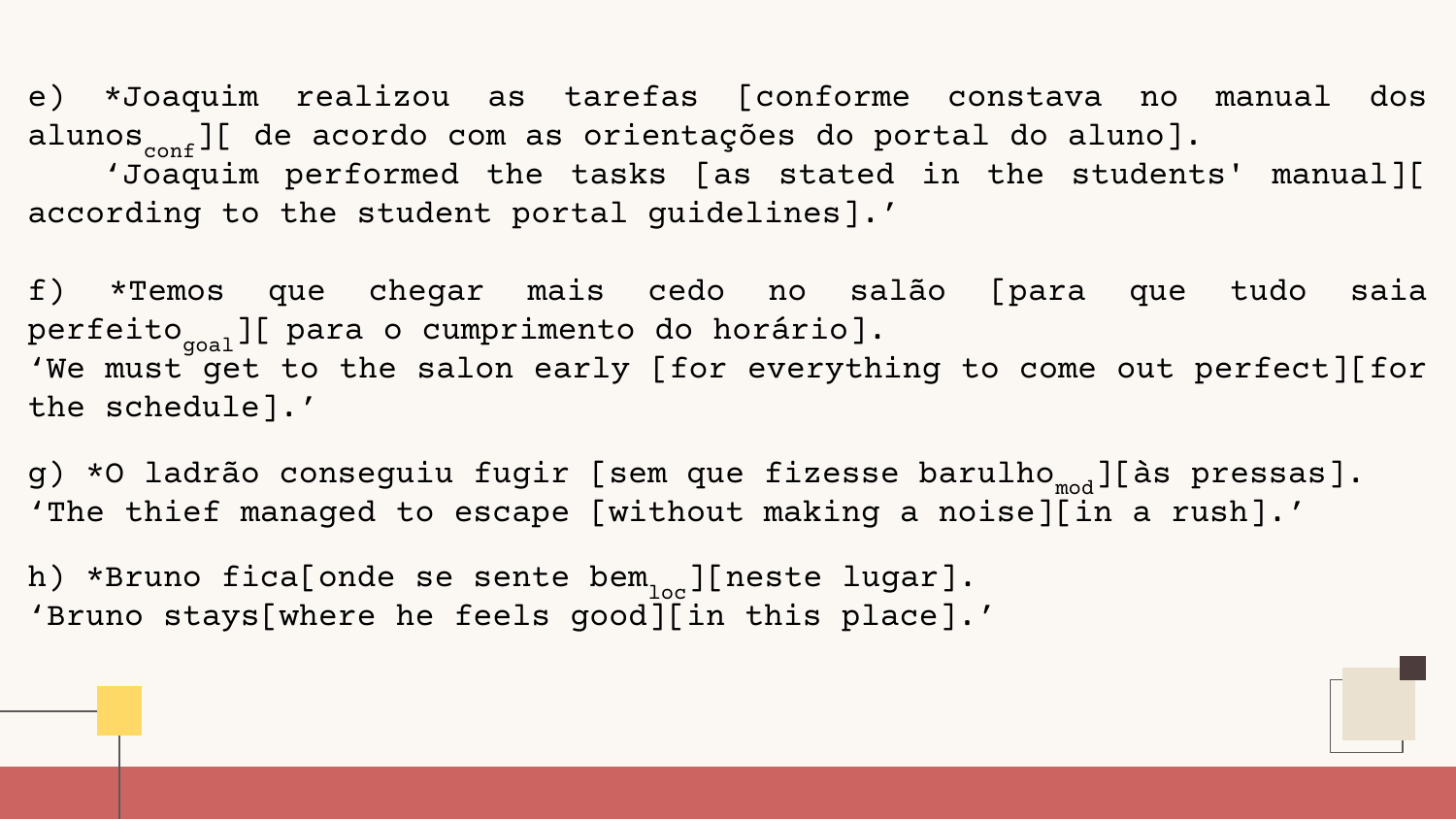### **Coordination (In Haegeman, 2012, p. 165)**

"Following Huddleston and Pullum's ( 2006 ) characterization cited below, I assume that constituents merged in different positions in the tree do not coordinate (see Citko 2008 for qualifications):

*A coordination of α and β is admissible at a given place in sentence structure if and only if each of α and β is individually admissible at that place with the same function. (Huddleston and Pullum 2006 : 201, (3))"*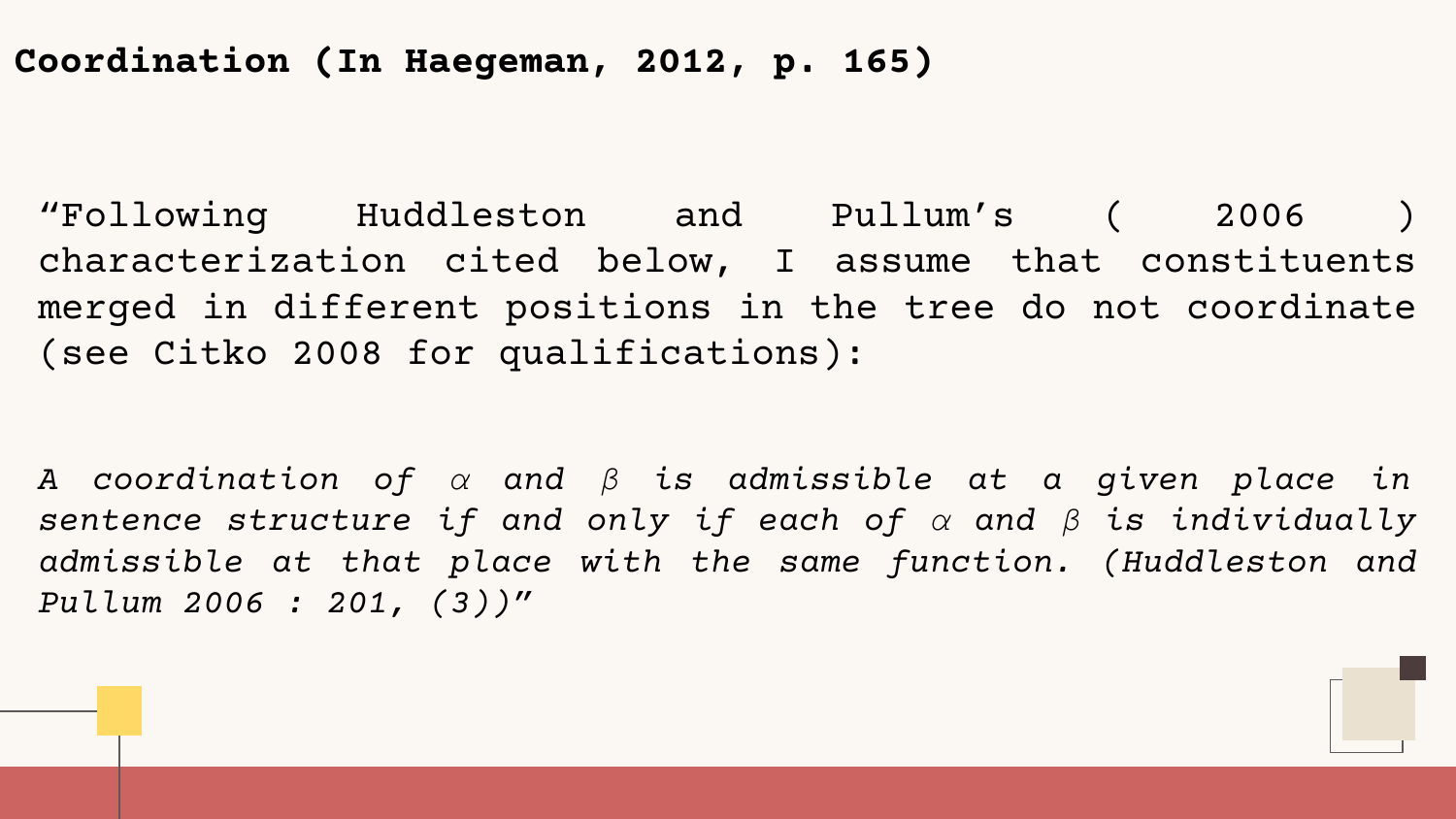a) ?Eu comecei a viver [quando comecei a me amar<sub>temp</sub>] **e** [nesta semana]. 'I started to live [when I started to love myself] **and** [in this week].'

b) Eu ingressarei na universidade [se estudar muito<sub>cond</sub>] e [com meus esforços]. 'I will enter the university [if I study hard] **and** [with my efforts].'

c) Estou resfriado [porque não me agasalhei adequadamente<sub>reason</sub>] **e** [por causa do frio]. 'I have a cold [because I haven't dressed up properly] **and** [because of the cold].'

d) ?Eu me apaixonava por essa autora [à medida que conhecia sobre sua vida prop ] **e** [mês a mês]. 'I fell in love with this author [as I learned about her life] **and**  $\lceil$ month after month].'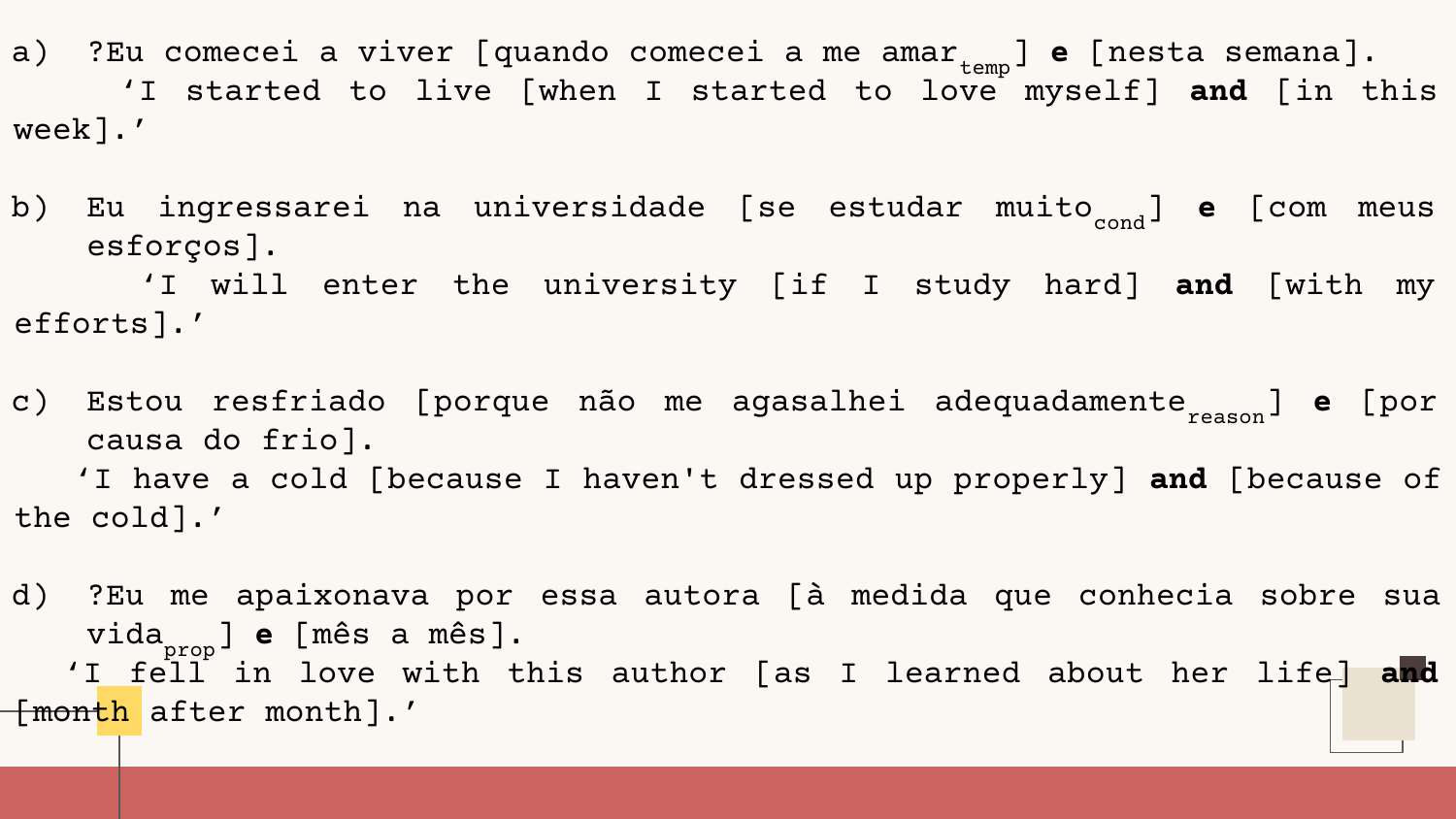e) Joaquim realizou as tarefas [conforme constava no manual dos alunos<sub>conf</sub>] **e** [de acordo com as orientações do portal do aluno]. 'Joaquim performed the tasks [as stated in the students' manual] **and**  [ according to the student portal quidelines].'

f) Temos que chegar mais cedo no salão [para que tudo saia perfeito $_{\text{goal}}$ ] **e** [ para o cumprimento do horário]. 'We must get to the salon early [for everything to come out perfect] **and** [for the schedule].'

g) O ladrão conseguiu fugir [sem que fizesse barulho<sub>mod</sub>]e [às pressas]. 'The thief managed to escape [without making a noise] **and** [in a rush].'

h) ?Bruno fica[onde se sente bem<sub>loc</sub>] **e** [neste lugar]. 'Bruno stays[where he feels good]**and** [in this place].'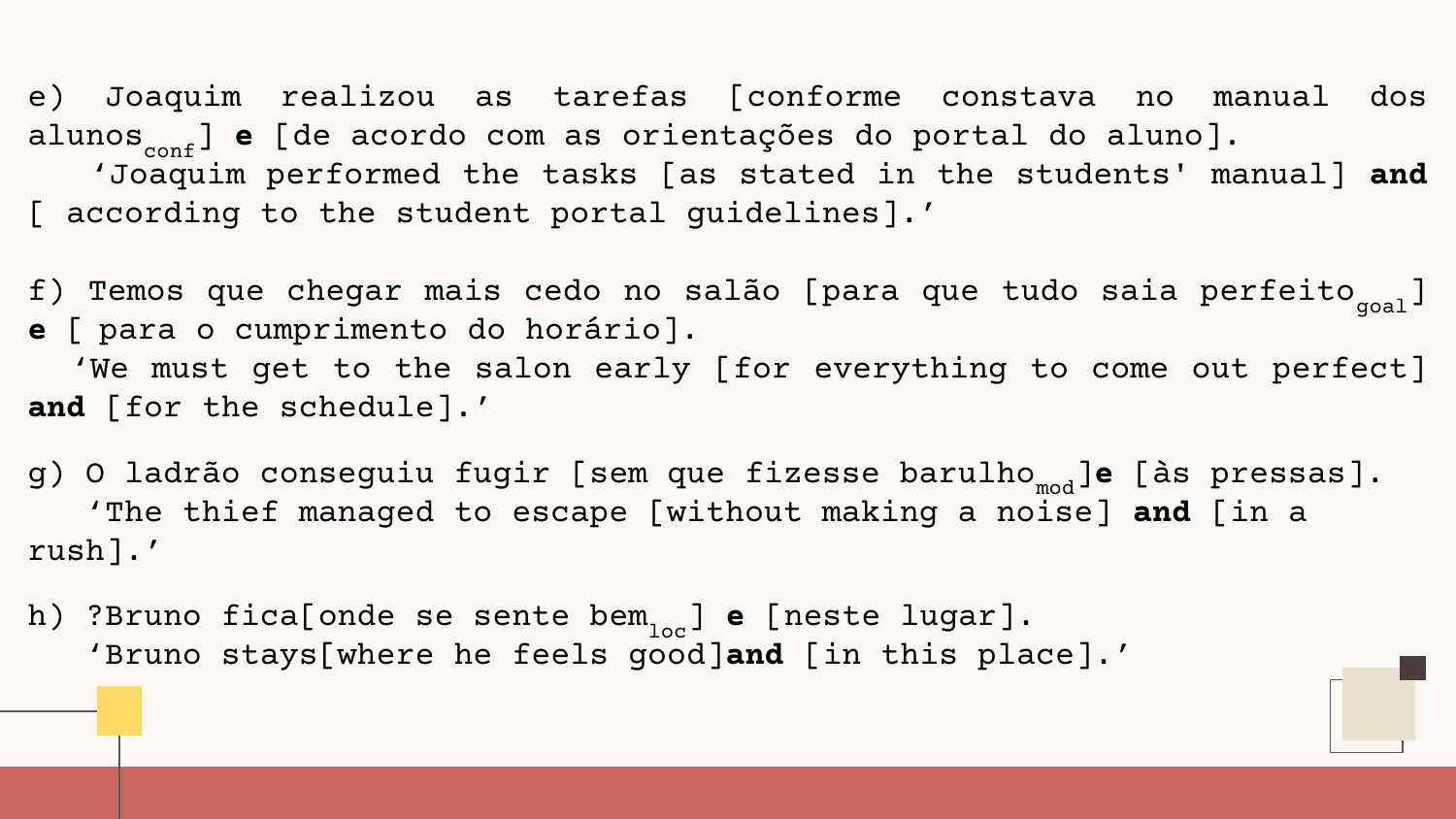# **Schweikert's (2004) hierarchy**

Evidential > Temporal > Locative > Comitative > Benefactive > Reason > Source > Goal > Malefactive > Path/Means > Instrumental > Matter > Manner (Schweikert, 2004, p. 74)



The linear order is achieved due movement without *pied-piping*.

*: Cinque, 2006, p. 155).*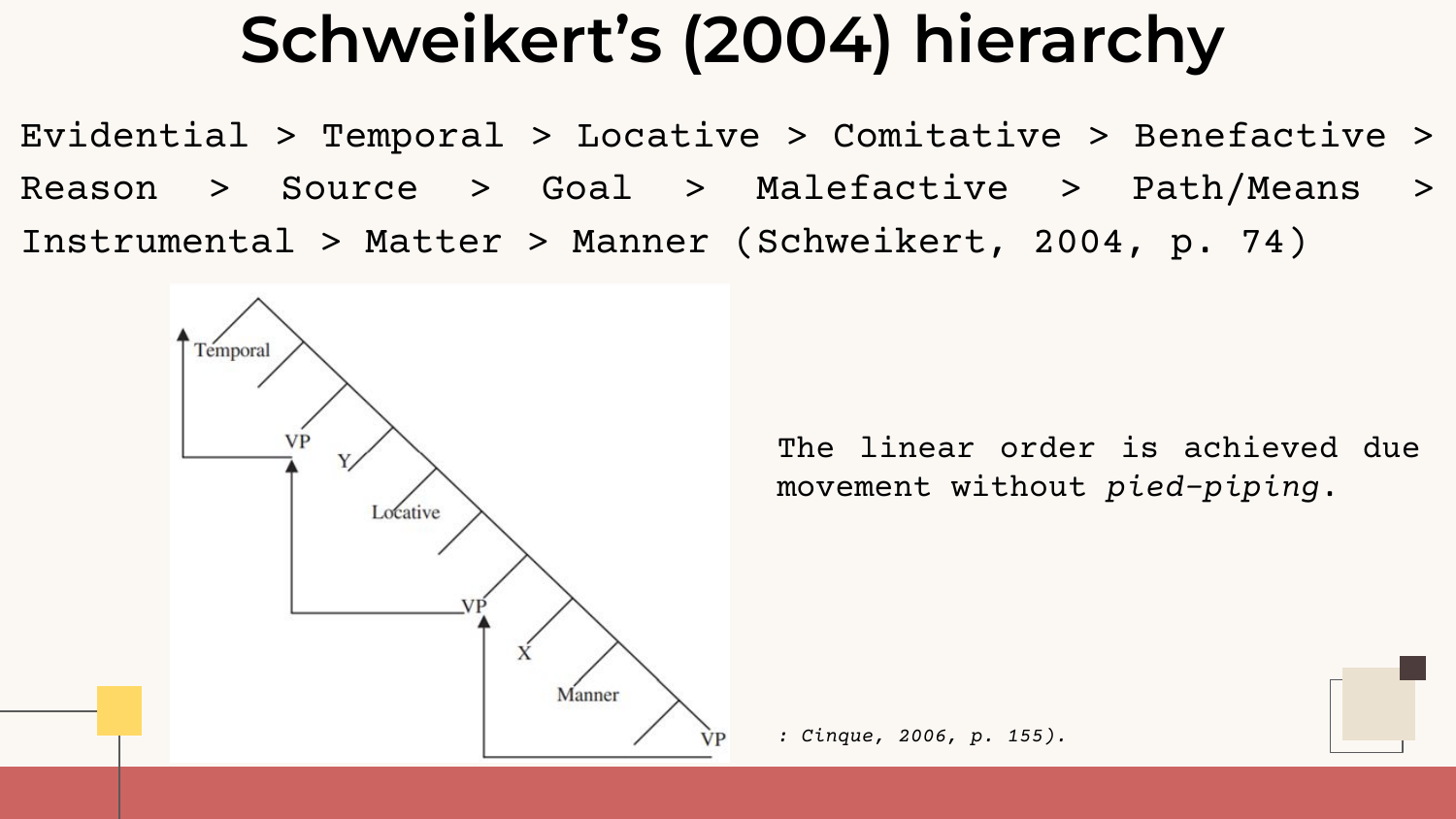### **Pair-test (precedence and transitivity)**

#### **Temp > Loc**

(i) Eu comprei o presente [quando cheguei em São Paulo] [onde sempre comprei]

 'I bought the present [when I arrived in São Paulo] [where I always bought it]' (ii) Eu comprei o presente [onde sempre comprei] [quando cheguei em São

Paulo].

 'I bought the present [where I always bought it] [when I arrived in São Paulo]'

#### **Loc > Reason**

(i) Eu comprei o presente [onde sempre comprei] [porque é mais barato]. 'I bought the present [where I always bought it] [because it's cheaper]' (ii) Eu comprei o presente [porque é mais barato] [onde sempre comprei]. 'I bought the gift [because it's cheaper] [where I always bought it]'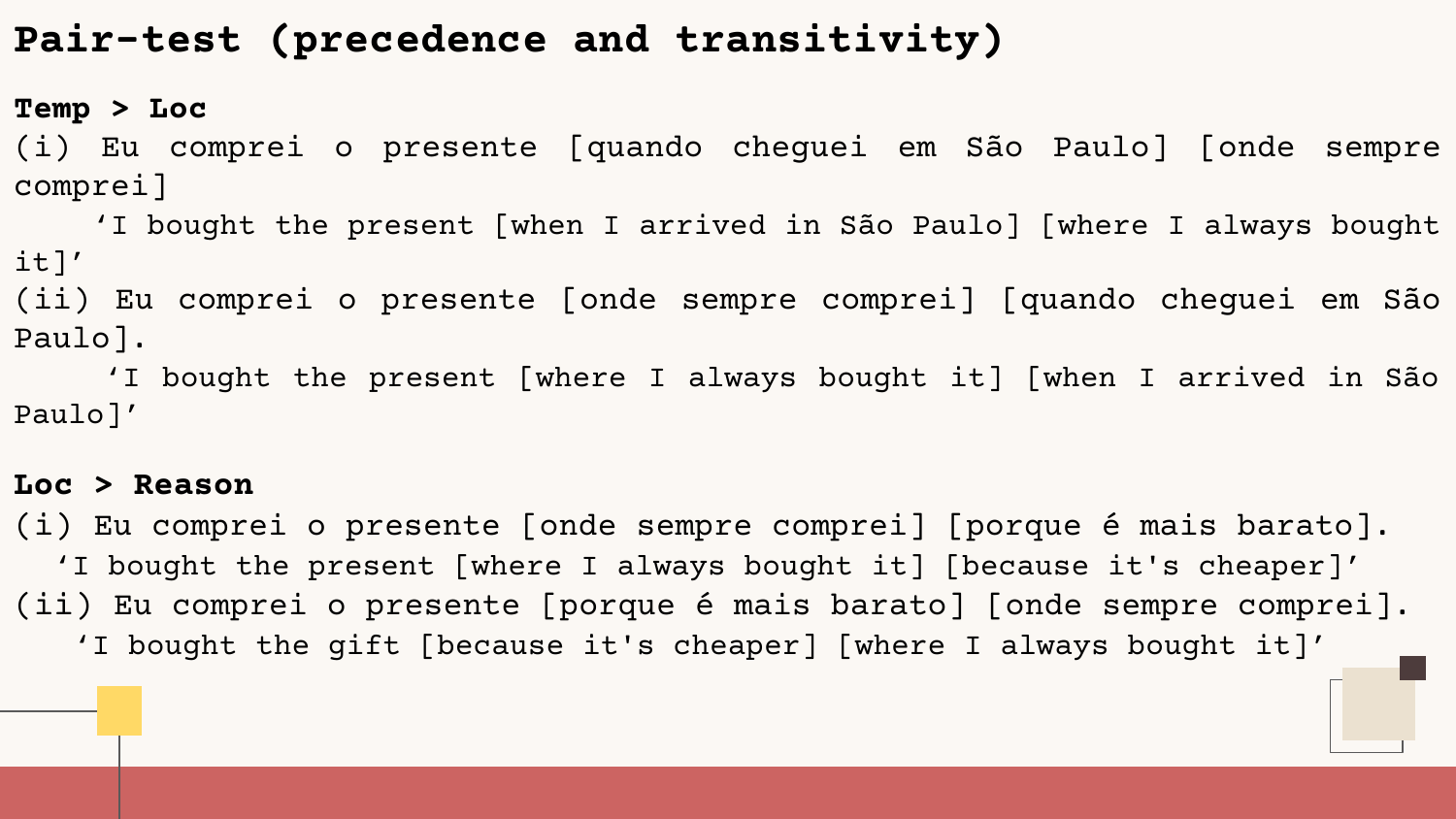**Reason > Goal**

(i) Eu comprei um presente [porque queria fazer uma surpresa] [para que ela ficasse feliz].

 'I bought her a gift [because I wanted to surprise her] [so she would be happy].'

(ii) Eu comprei um presente [para que ela ficasse feliz] [porque queria fazer uma surpresa].

 'I bought her a gift [to make her happy] [because I wanted to surprise her]'

Evidential > **Temporal** > **Locative** > Comitative > Benefactive > **Reason** > Source > **Goal** > Malefactive > Path/Means > Instrumental > Matter > Manner (Schweikert, 2005, p. 74)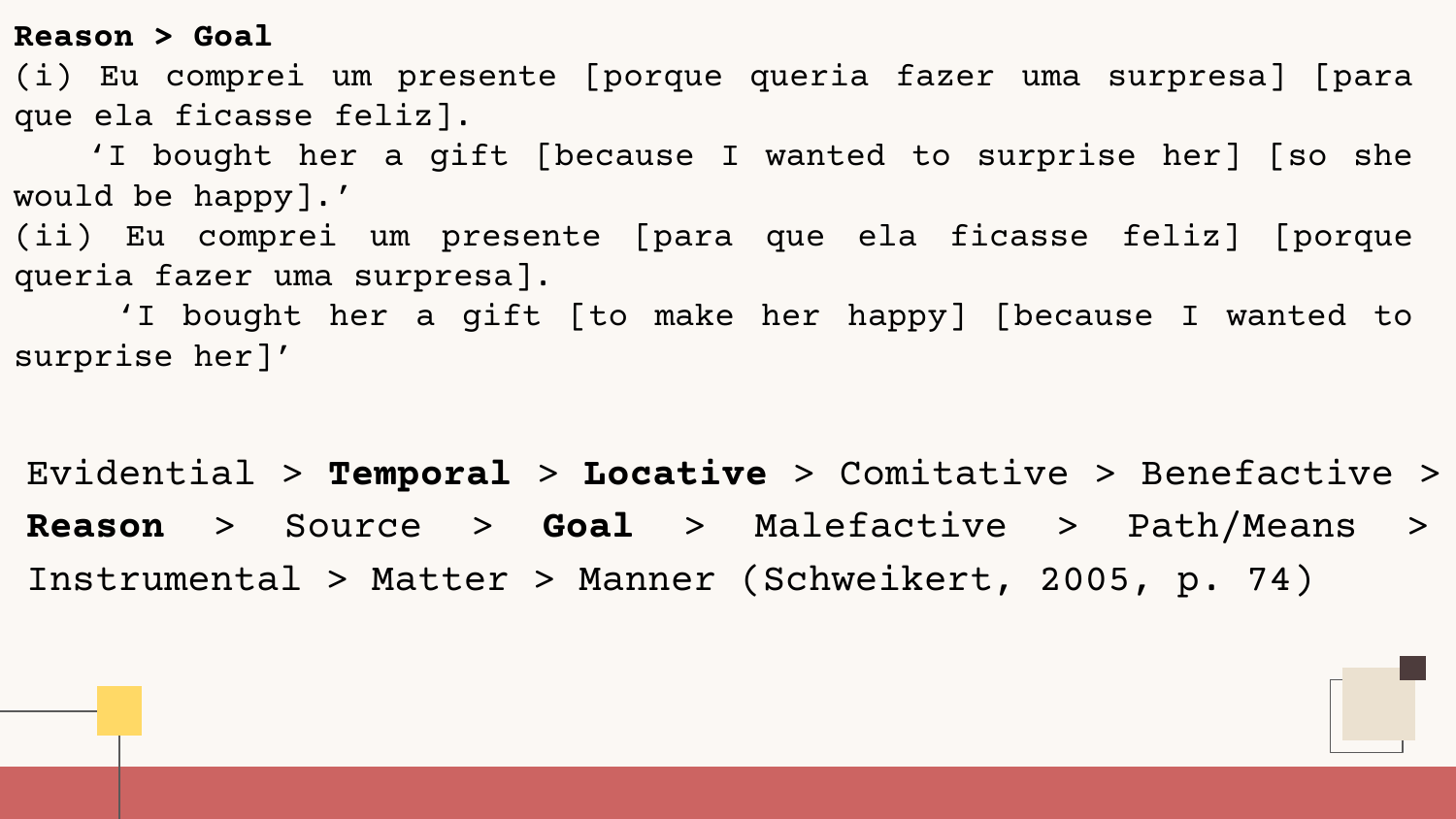## **New configuration for CACs in the derivation**



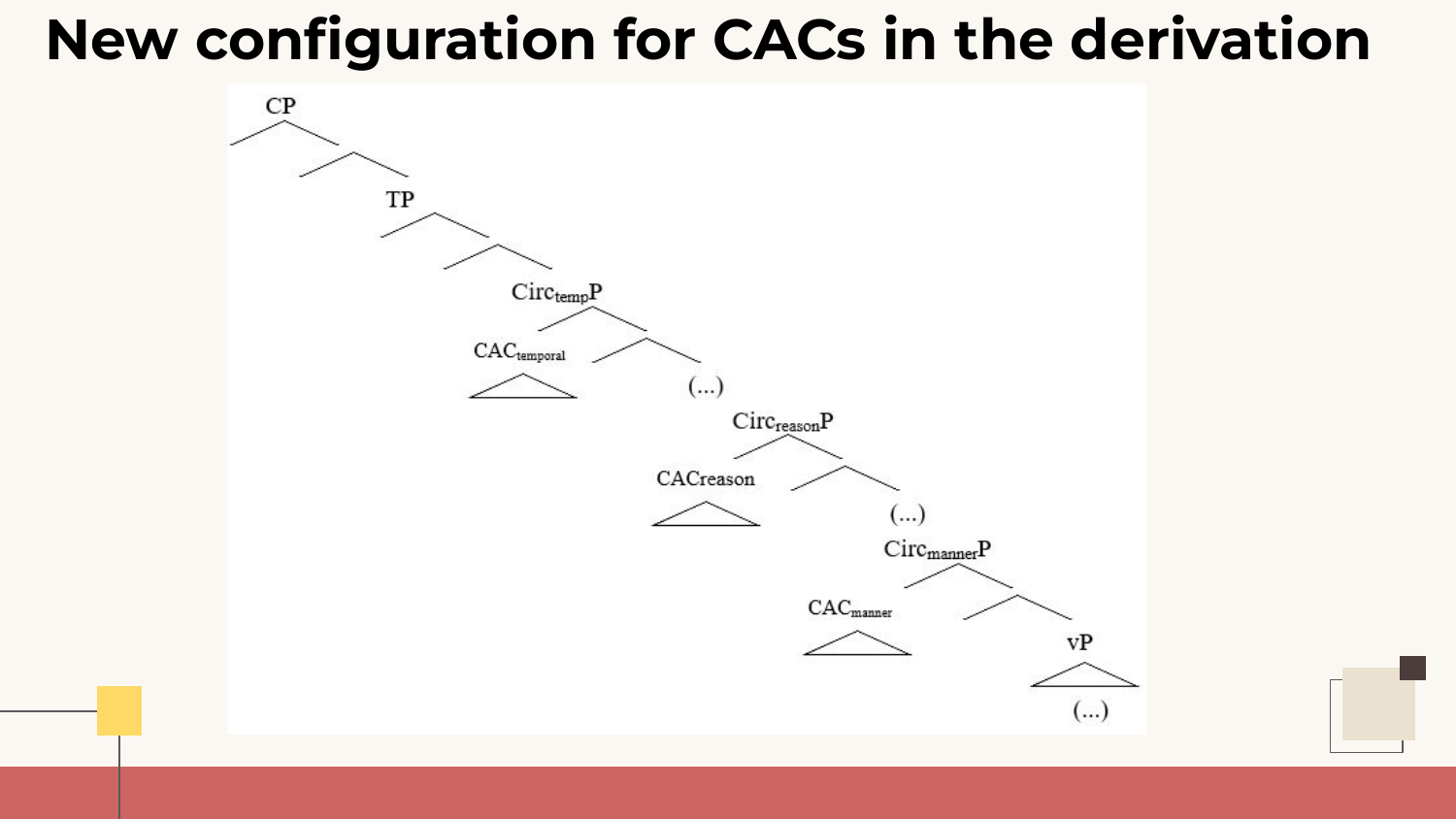## **Tescari Neto, 2017**

proposes a hierarchy for five classes of focusing AdvPs, by integrating this hierarchy into Cinque's one.

#### **Stratum of the Universal Hierarchy of Cinque completed with the Focusing AdvPs:**

 $\lceil \text{geralmente Asphabitual} \rangle$   $\lceil \text{finalmente Asprardive} \rangle$   $\lceil \text{tendencialmente}$ AspPredispositional >  $\int$  de novo AspRepetitive(I) >  $\int$  inclusive Inclusion >  $\lceil$ *particularmente* Particularizer >  $\lceil$ *também* Non-scalar additive >  $\lceil$ *até* **Scalar additive** > [so Exclusive > [frequentemente AspFrequentative(I) > [de gosto] ModVolitive > [rapidamente AspCelerative(I) > [já TAnterior > ...

So the five classes of focusing AdvPs would enter in fixed positions bet<mark>we</mark>en Asp<sub>repetitiveI</sub> and Asp<sub>frequentativeI</sub>.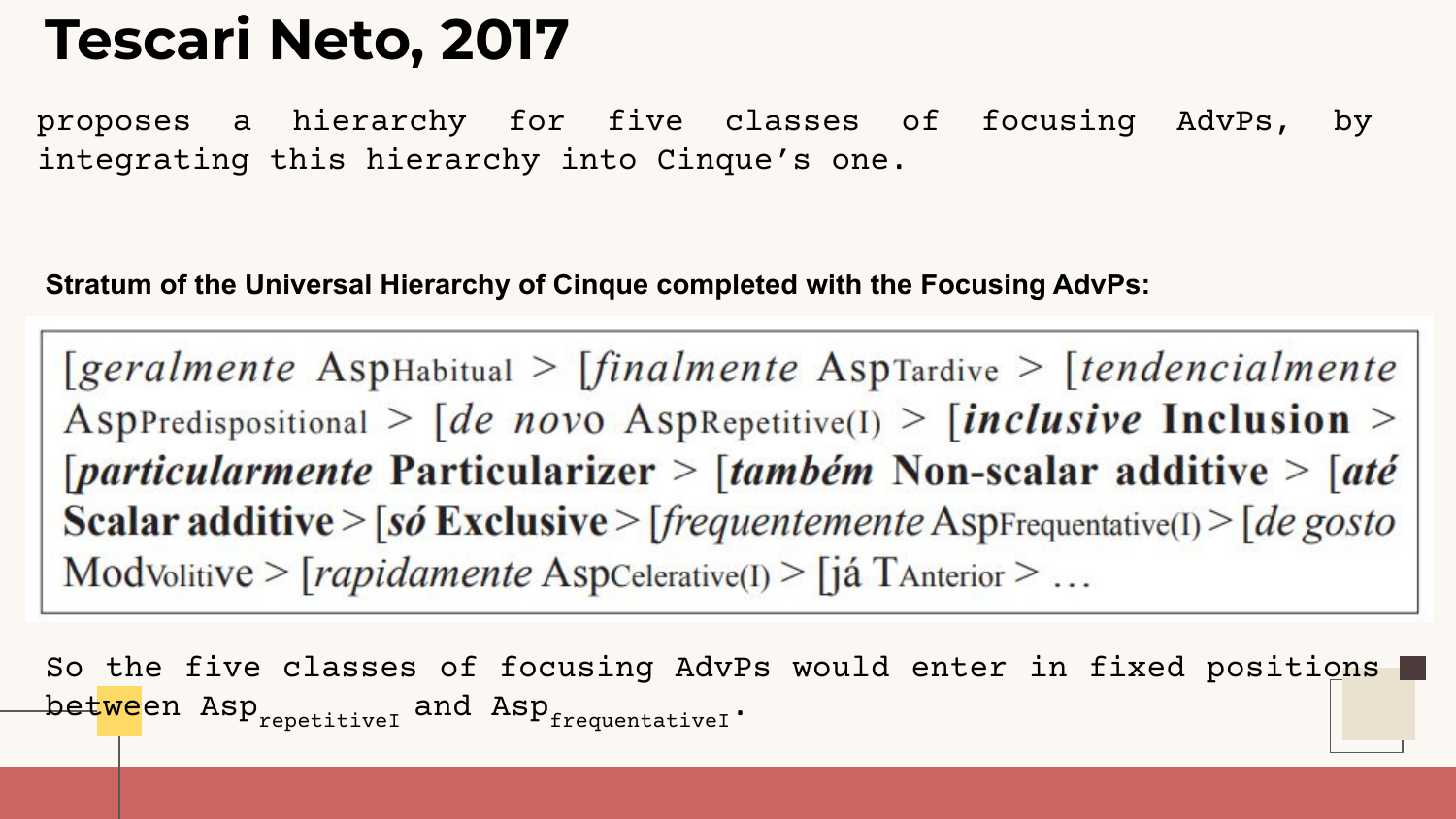## **On the position of CACs in relation to** *focusing AdvPs*

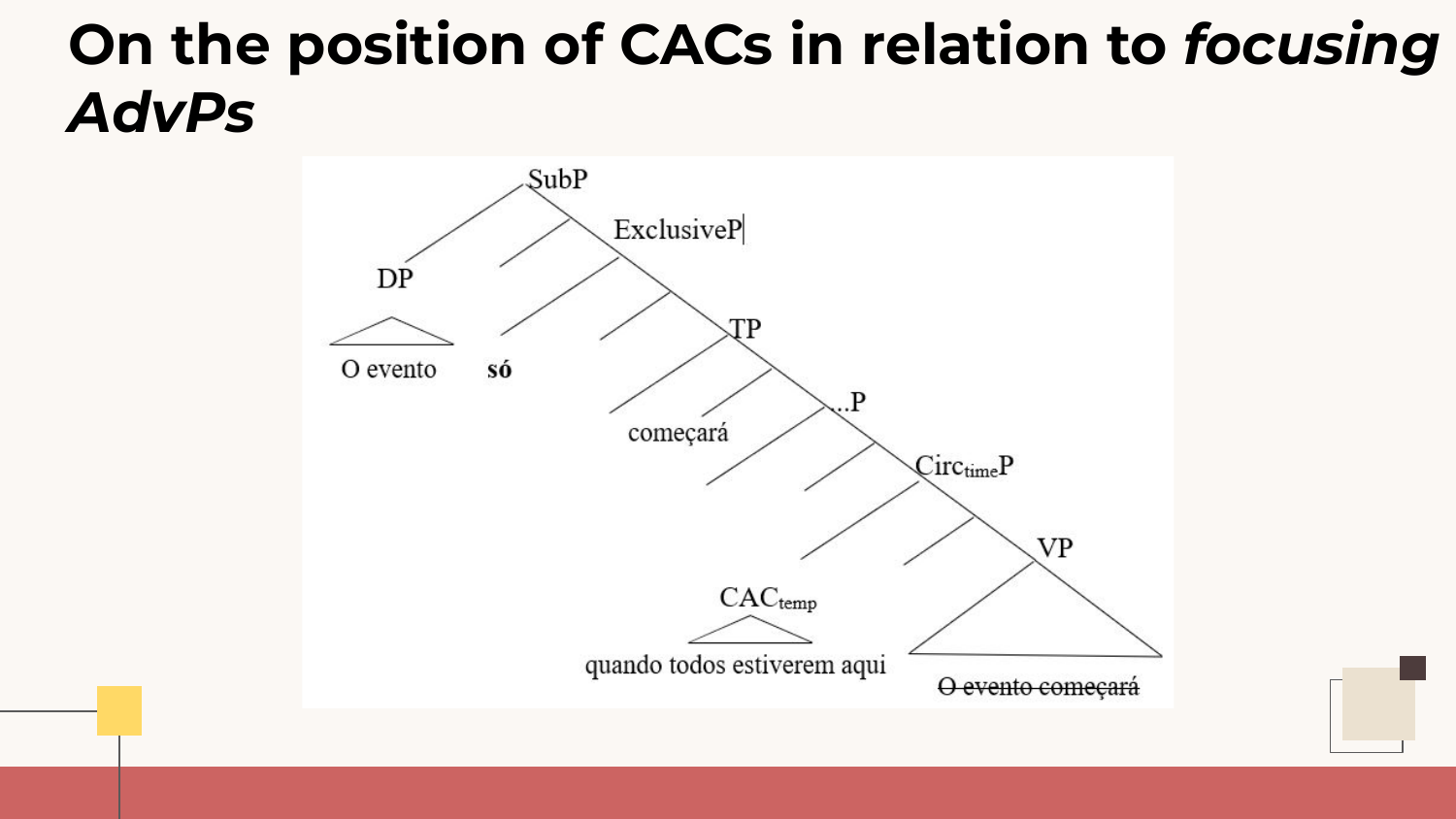## **Schweikert, 2005**

"Another motive to changing the base order is giving by information packing. A higher PP can be passed by a lower in order to put it into informational focus." (2005, p. 203)

Evidential > **Temporal** > **Locative** > Comitative > Benefactive > Reason > Source > Goal > Malefactive > Path/Means > Instrumental > Matter > Manner (Schweikert, 2005, p. 74)

(i) Eu almocei [quando saí do trabalho $_{\rm temp}$ ] [onde sempre almoço $_{\rm loc}$ ] 'I had lunch [when I left work] [where I always have lunch]'

(ii) Eu almocei [onde sempre almoço $_{\text{loc}}$ ] [quando saí do trabalho $_{\text{temp}}$ ] 'I had lunch <u>[where I always have lunch]</u> [when I left work]'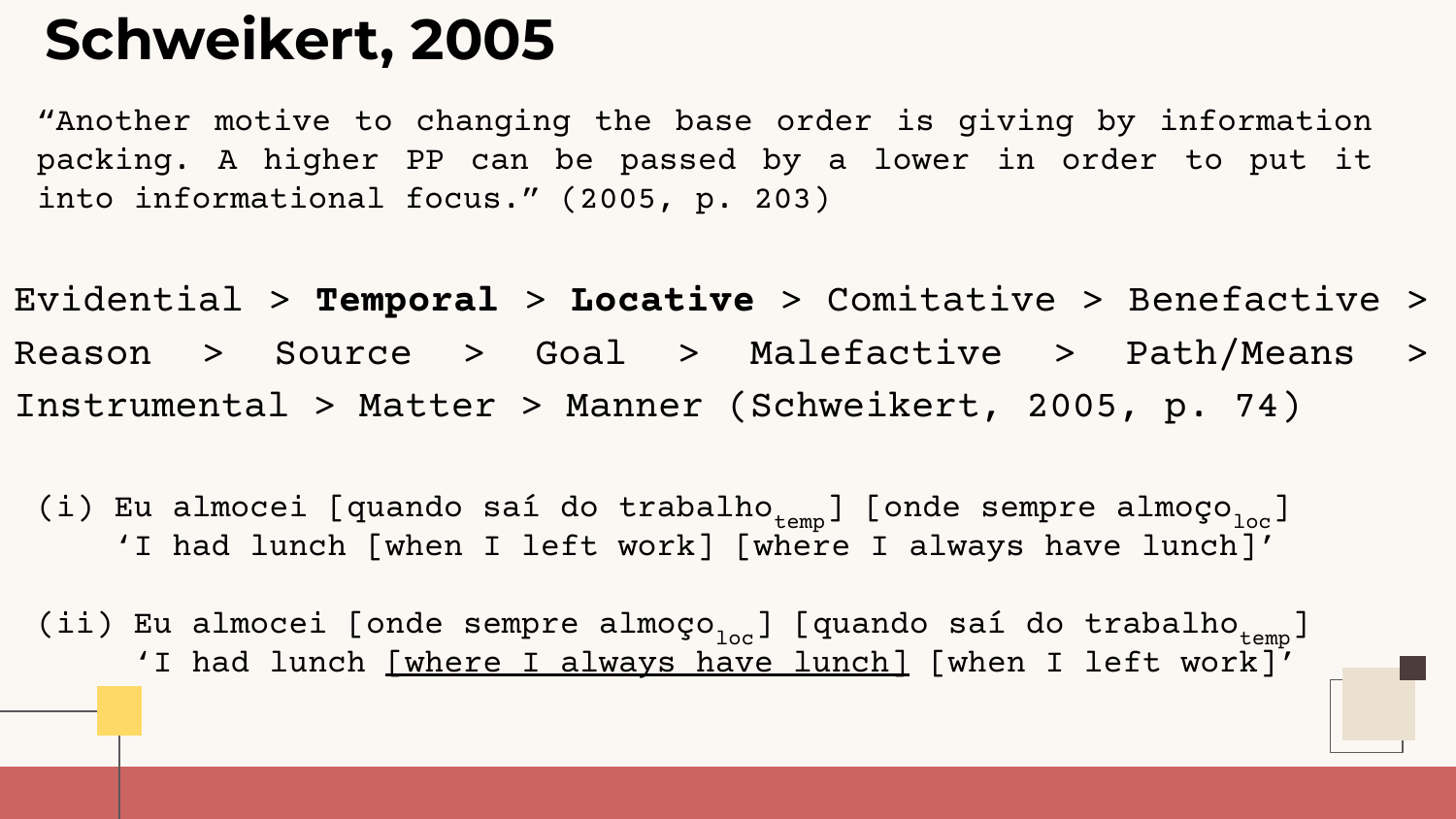### **On the opposite order of CACs taking into account FocP in VP periphery (Belletti, 2004)**



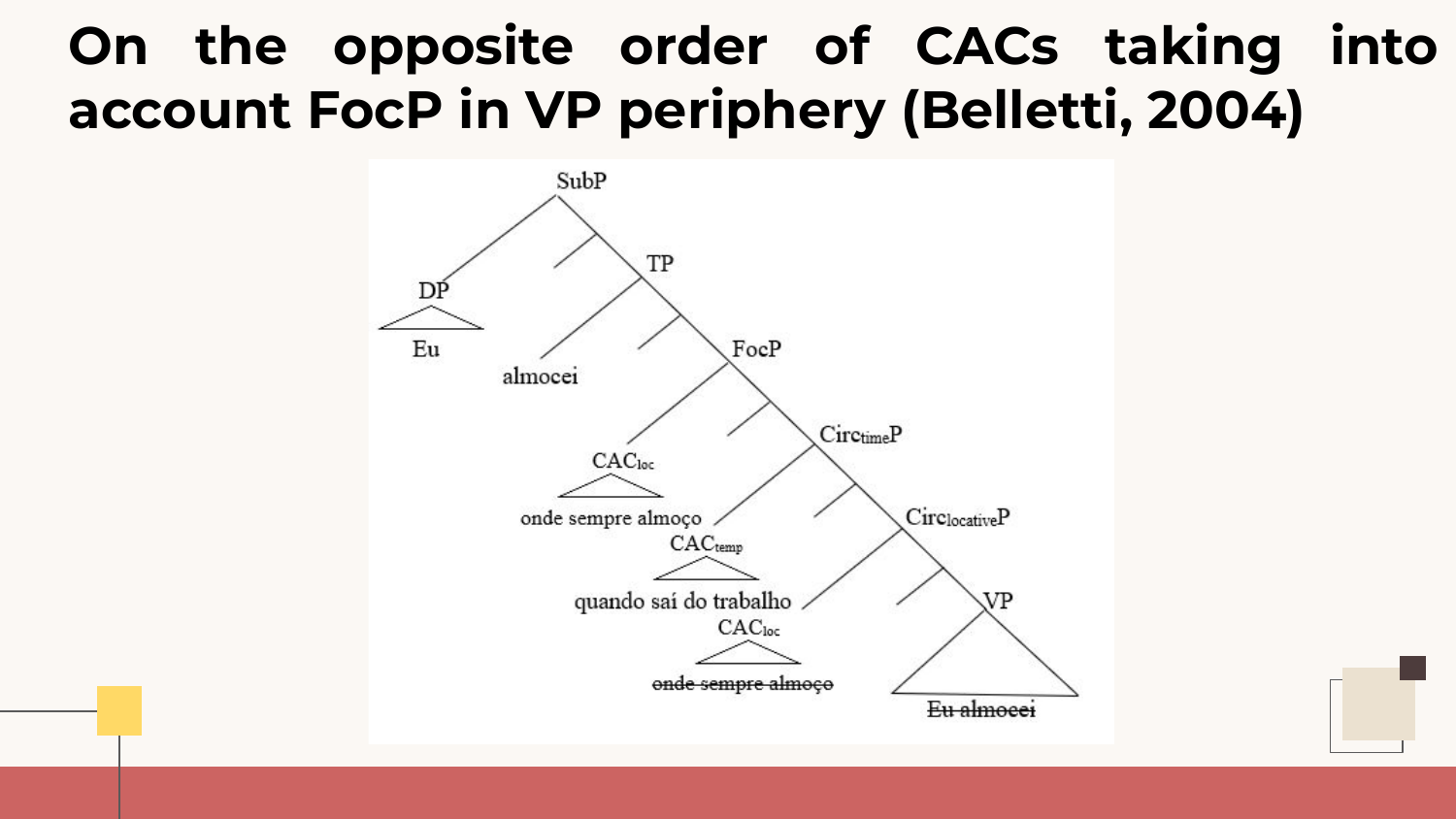## **Haegeman et al., (to appear)**

"On the assumption that adverbial clauses are systematically merged with the domain they modify, CACs **would in fact be spread across a range of distinct projections**. For instance, conditional clauses would adjoin to **MoodPirrealis** (see Haegeman 2010a,b, 2012), temporal clauses would adjoin to **TP(Past) or TP(Future)** (see Demirdache and Uribe-Etxebarria 2004, 2012), aspectual adverbial clauses would adjoin to one of the AspPs, and manner adverbial clauses would adjoin to a still lower projection."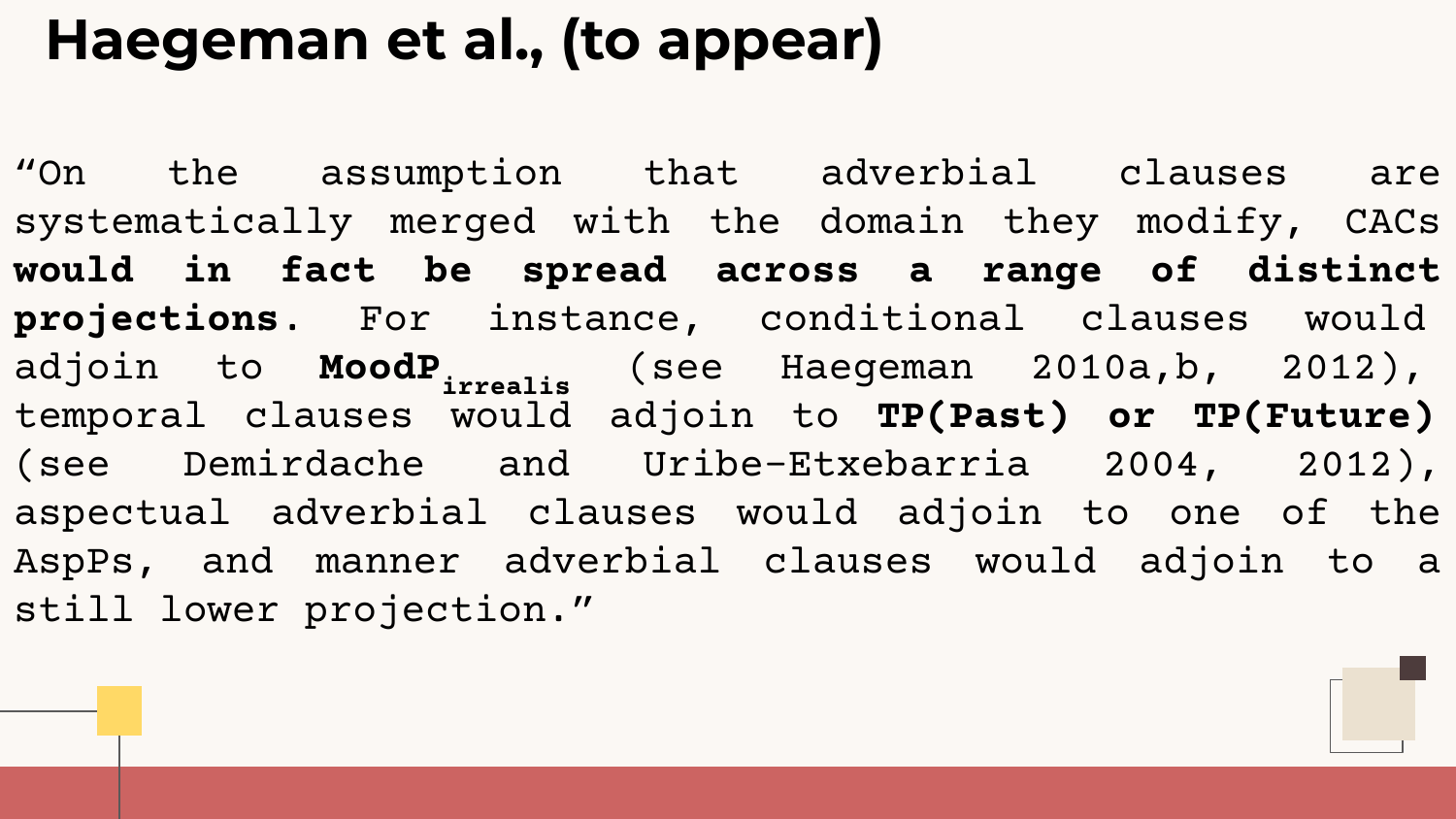### **Bergamini-Perez & Tescari Neto, 2019**

"...we favor the hypothesis according to which the temporal adjunct does not have a dedicated, unique position in the hierarchical structure; rather, **temporal adjuncts do their first merge in the temporal circumstantial specifier ([Spec,TempP]) and further moves guarantee the valuation/checking of the features** associated with the interpretation of the temporal adjunct" (Adapted)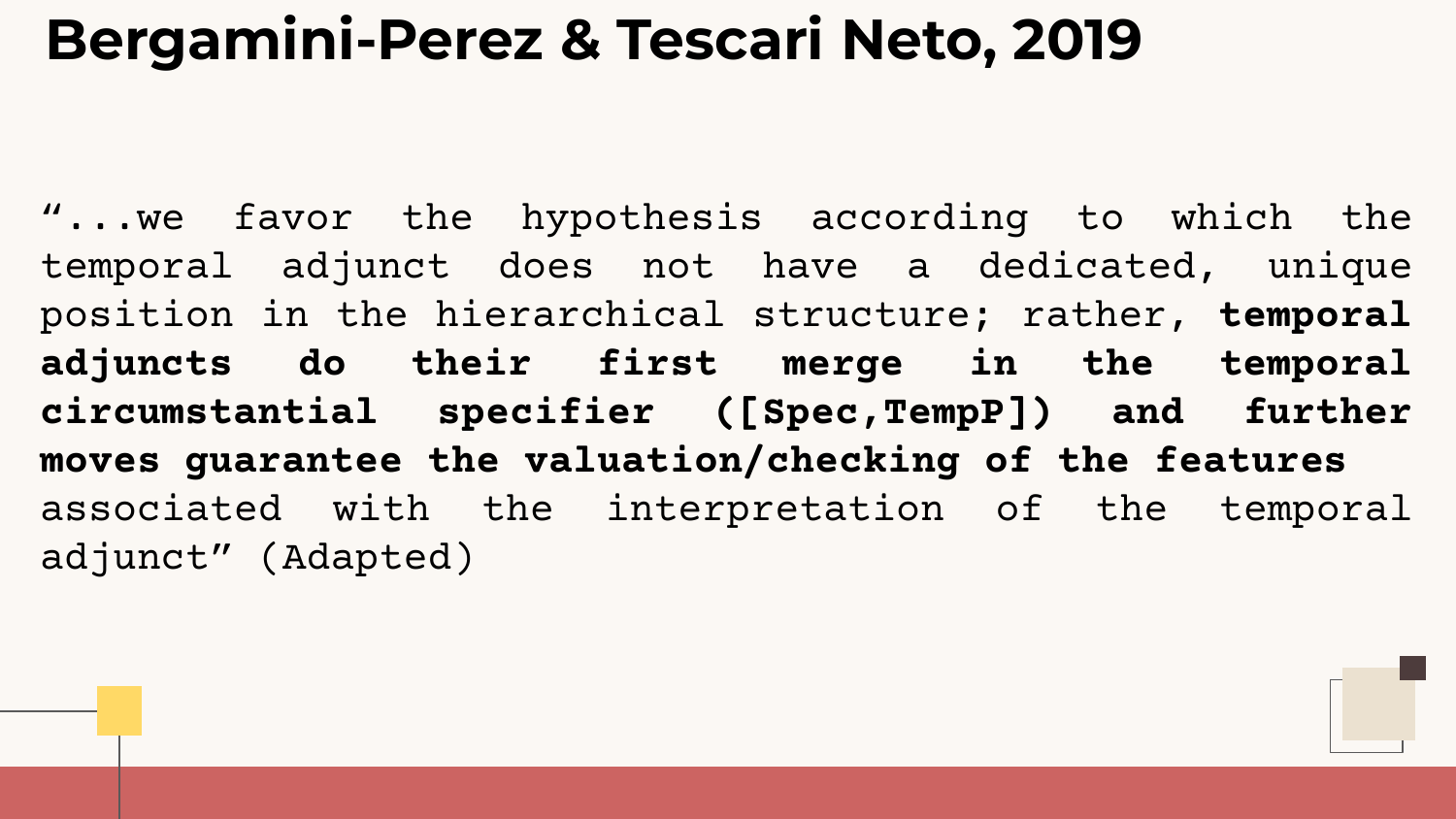## **CACs across Cinque's Hierarchy due movement**

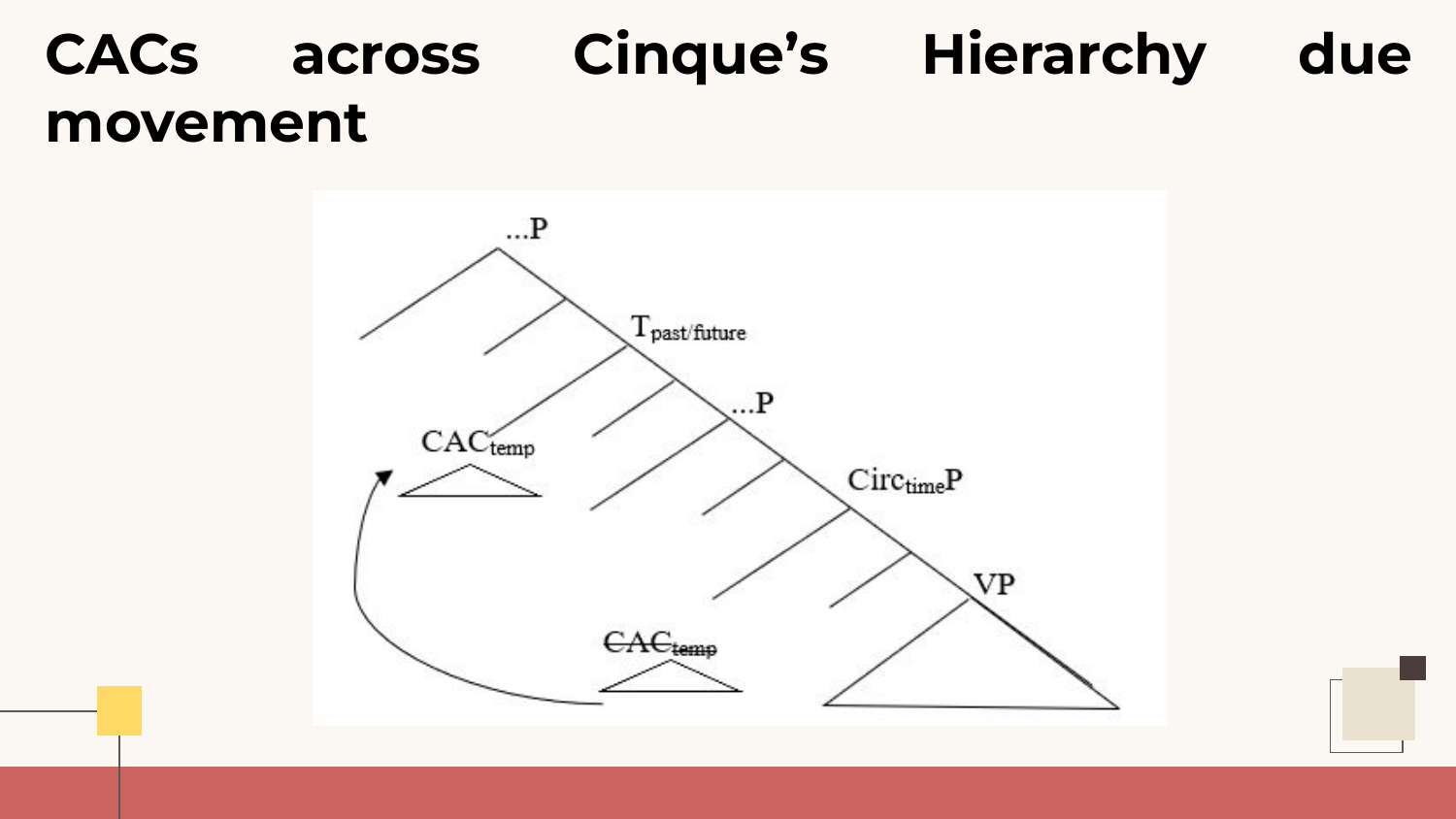### **What are the next steps?**

- What is the internal syntax of CACs?
- What is the status of connectors that introduce CACs?
- Do CACs strictly follow Schweikert's hierarchy?
- Which categories of the Cinque Hierarchy are related to CACs? (Is it via movement?)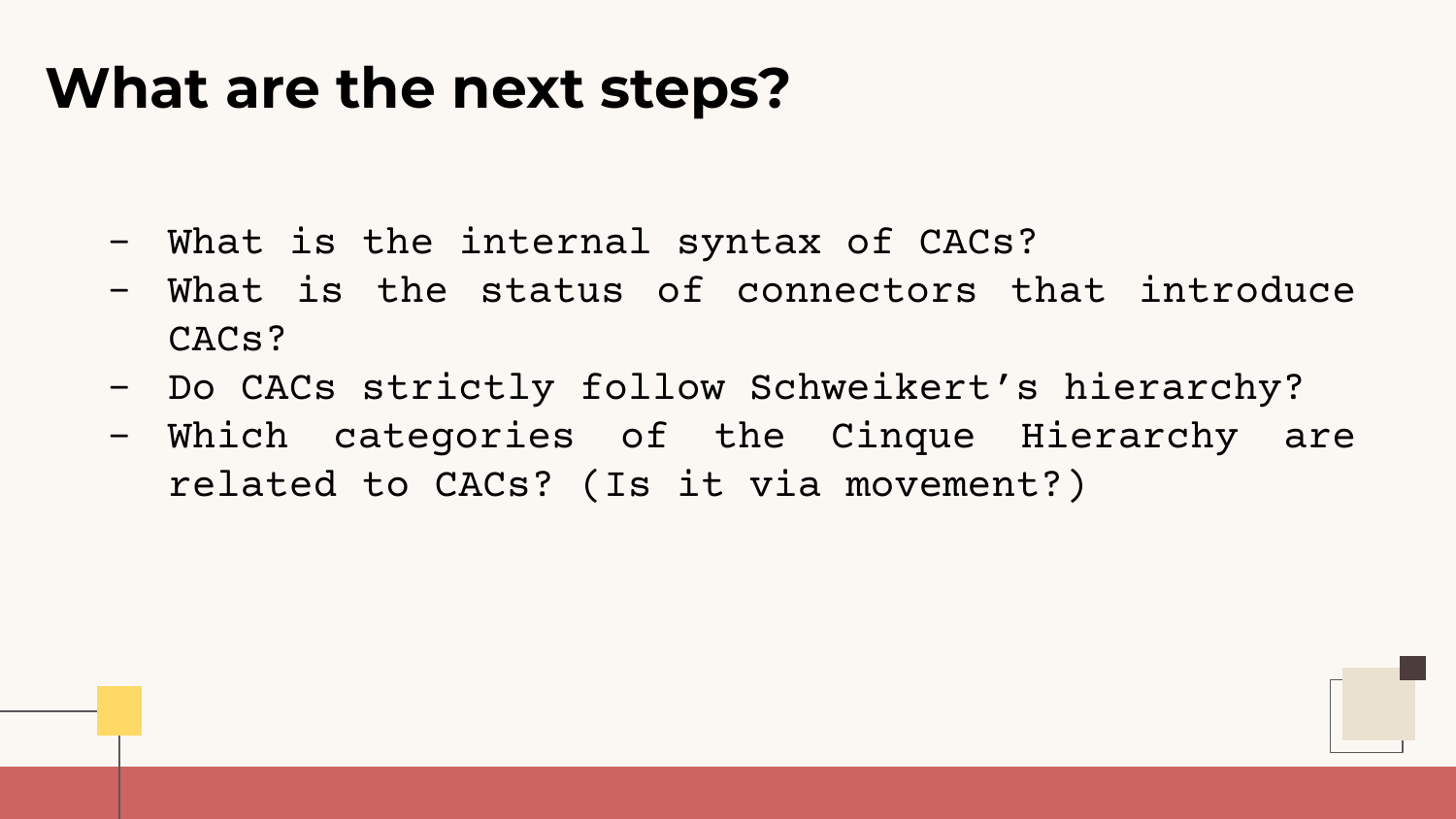#### **REFERENCES**

BERGAMINI-PEREZ, J. F.; TESCARI NETO, A. Os adjuntos temporais na perspectiva da Cartografia Sintática e da Semântica de Eventos. Cadernos de Estudos Linguísticos, Campinas, SP, v. 62, n. 00, p. e020008, 2020.

CINQUE, G. *Restructuring and Functional Heads: The Cartography of Syntactic Structures*, Volume 4. New York: Oxford University Press, 2006.

CINQUE, G.; RIZZI, L. *Mapping Spatial PPs: the cartography of syntactic structures*. New York: Oxford University Press, 2010.

ENDO, Y. and HAEGEMAN, L. *Adverbial clauses and adverbial concord*. Glossa: a journal of general linguistics 4(1): 48. 1–32, 2019

FREY, W. *On the categorical status of different dependent clauses*, 2020

HAEGEMAN, L. *Adverbial clauses, main clause phenomena and the composition of the left periphery*. Oxford: Oxford University Press, 2012

SCHWEIKERT, W. *The Order of Prepositional Phrases in the Structure of the Clase*. Venice: Linguistik Aktuell/Linguistics Today, 2004

SCHWEIKERT, W. *The positions of prepositional modifiers in the adverbial space*. In Working Paper in Linguistics. Italy: University of Venice, pp. 199-222, 2005

TESCARI NETO, A. *A posição dos advérbios focalizadores na hierarquia universal*. Revista de Estudos da Linguagem, [S.l.], v. 25, n. 1, p. 44-84, jan. 2017.